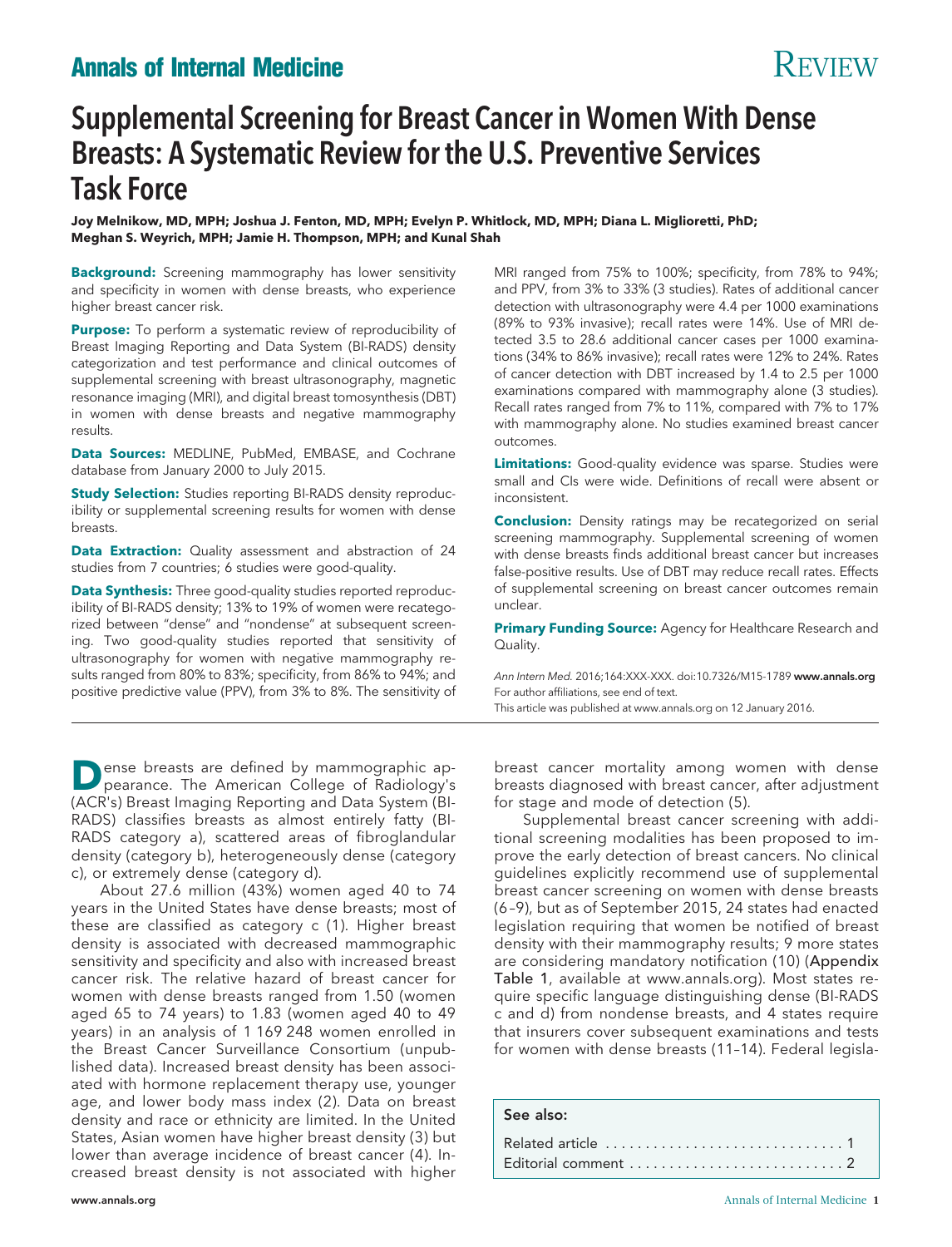tion requiring breast density notification is pending (15).

This report summarizes a systematic review of current evidence on the reproducibility of BI-RADS breast density determinations and on test performance characteristics and outcomes of supplemental screening of women with dense breasts by using hand-held ultrasonography (HHUS), automated whole-breast ultrasonography (ABUS), breast magnetic resonance imaging (MRI), and digital breast tomosynthesis (DBT). Mandatory reporting laws frame notification of women as dense/nondense, so this review focused on this categorization.

# **METHODS**

The review protocol included an analytic framework with 4 key questions (KQs) (Appendix Figure 1, available at [www.annals.org\)](http://www.annals.org). Detailed methods, including search strategies, detailed inclusion criteria, and excluded studies, are available in the full evidence report  $(16)$ .

# **Data Sources and Searches**

MEDLINE, PubMed, EMBASE, and the Cochrane Library were searched for relevant English-language studies published between January 2000 and July 2015. We reviewed reference lists from retrieved articles and references suggested by experts.

#### **Study Selection**

Two investigators independently reviewed abstracts and full-text articles for inclusion according to predetermined criteria (E.P.W. and J.H.T. for KQ 1, J.M. and J.J.F. for KQs 2 to 4). Included studies examining the reproducibility of BI-RADS breast density categorization focused on asymptomatic women aged 40 years or older undergoing digital or film mammography. Included studies on supplemental screening with HHUS, ABUS, MRI, or DBT reported outcomes for asymptomatic women with dense breasts aged 40 years and older. In studies that focused primarily on women at high risk for breast cancer (including those with preexisting breast cancer or high-risk breast lesions [such as ductal carcinoma in situ, atypical hyperplasia, and lobular carcinoma in situ], BRCA mutations, familial breast cancer syndromes, or previous chest-wall radiation) and studies that included women with nondense breasts, we analyzed the relevant subset when available in the publication or provided by the authors.

A priori inclusion criteria limited studies on BI-RADS reproducibility to fair- or good-quality randomized, controlled trials; cohort studies; or test sets involving multiple blind readings by at least 3 readers. Studies on test performance characteristics and outcomes of supplemental screening modalities were limited to fair- or good-quality randomized, controlled trials; cohort studies; or diagnostic accuracy studies with reference standards applied to all participants. We examined sensitivity, specificity, positive predictive values (PPVs), negative predictive values (NPVs), and available clinical outcomes (including cancer detection rates, recall rates, and biopsy rates). We defined recall as the need for any additional diagnostic testing after supplemental screening, including imaging and biopsy.

### **Data Extraction and Quality Assessment**

Two investigators (E.P.W. and J.H.T. for KQ 1, J.M. and J.J.F. for KQs 2 to 4) critically appraised all included studies independently using the U.S. Preventive Services Task Force's (USPSTF's) design-specific criteria (17), supplemented with the National Institute for Health and Clinical Excellence methodology checklists (18) and the Quality Appraisal Tool for Studies of Diagnostic Reliability (19). According to USPSTF criteria, a good-quality study generally met all prespecified criteria; fair-quality studies did not meet all criteria but had no important limitations. Poor-quality studies had important limitations that could invalidate results (inadequate or biased application of reference standard; population limited to very high-risk patients).

### **Data Synthesis and Analysis**

When available or provided by the authors, results of supplemental screening for subgroups of women with dense breasts were extracted; we excluded those with other risk factors for breast cancer. We calculated the sensitivity and specificity of the supplemental breast screening tests for women with negative mammography results. Only cancers detected by the supplemental test after negative mammography results and cancers found at interval follow-up were included. Hence, the values reported represent the sensitivity and specificity for detection of additional cancer in women with negative mammography findings. Similarly, we defined cancer detection rates, recall rates, and biopsy rates to include only those cancer cases, recalls, and biopsies related to supplemental screening after negative results on mammography. Meta-analysis was not performed because there were few goodquality studies.

# **Role of the Funding Source**

This research was funded by the Agency for Healthcare Research and Quality (AHRQ) under a contract to support the work of the USPSTF. The investigators worked with USPSTF members to develop and refine the scope, analytic frameworks, and KQs. AHRQ had no role in study selection, quality assessment, synthesis, or development of conclusions. AHRQ provided project oversight; reviewed the draft report; and distributed the draft for peer review, including to representatives of professional societies and federal agencies. AHRQ performed a final review of the manuscript to ensure that the analysis met methodological standards. The investigators are solely responsible for the content and the decision to submit the manuscript for publication.

# **RESULTS**

The literature search yielded 2067 unique citations; 128 full-text articles considered potentially relevant were reviewed to identify 24 unique studies meeting inclusion criteria (Appendix Figure 2, available at [www](http://www.annals.org) [.annals.org\)](http://www.annals.org). Table 1 (20-43) provides the characteris-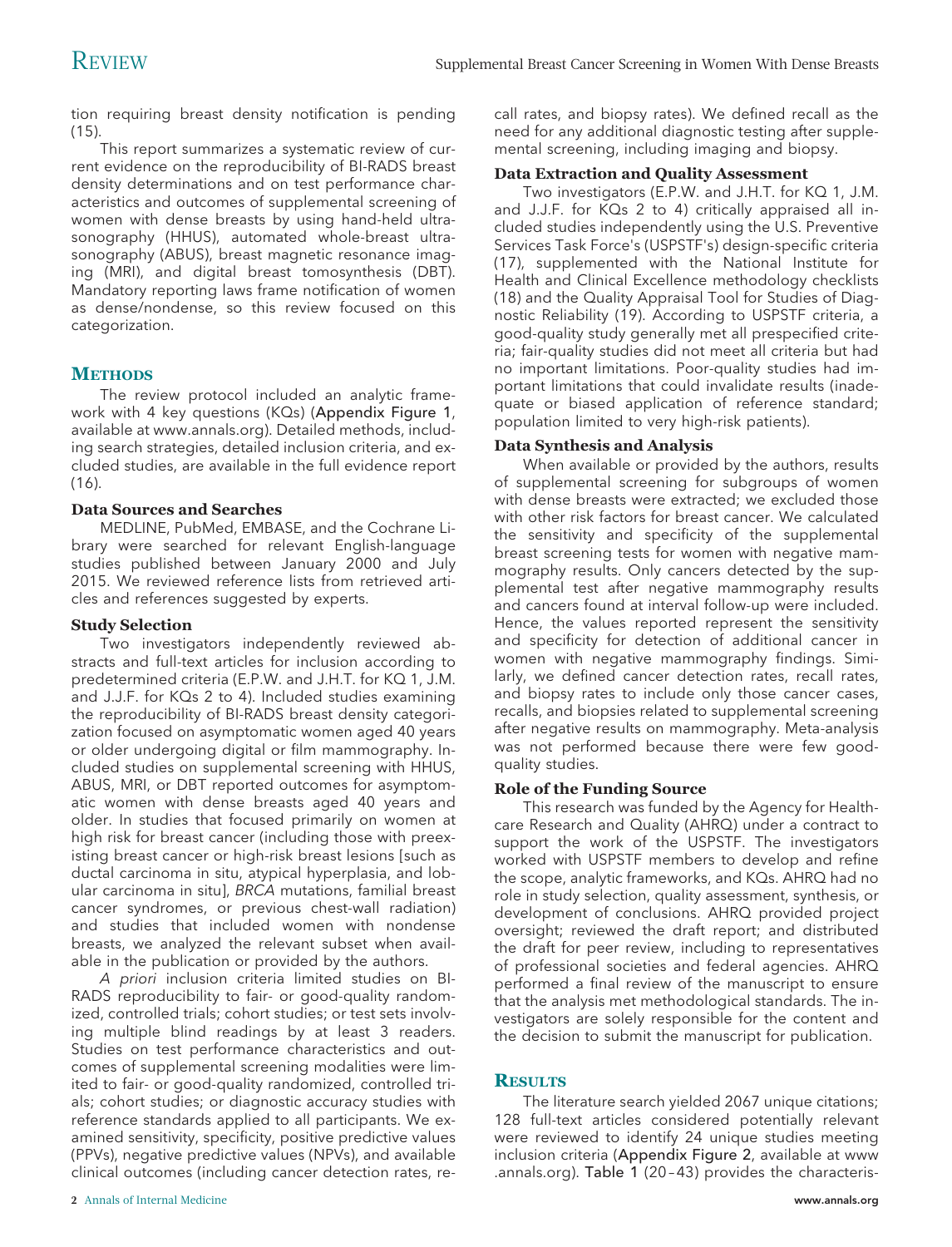| Table 1. Characteristics of Included Studies                          |                             |                      |                                       |                         |                                                                                              |  |
|-----------------------------------------------------------------------|-----------------------------|----------------------|---------------------------------------|-------------------------|----------------------------------------------------------------------------------------------|--|
| <b>Study, Year (Reference)</b><br><b>USPSTF Quality Rating</b>        | <b>Design</b>               | Country              | Examinations/<br>Women<br>Analyzed    | Follow-up<br>Period, mo | Population<br><b>Characteristics</b>                                                         |  |
| <b>Breast Imaging Reporting and</b><br>Data System density assessment |                             |                      |                                       |                         |                                                                                              |  |
| Harvey et al, 2013 (20)<br>Good                                       | Cohort                      | <b>United States</b> | 871 502 examinations<br>435 751 women | $<36*$                  | Age: 58.8 y (mean)                                                                           |  |
| Redondo et al, 2012 (21)<br>Good                                      | Stratified random<br>sample | Spain                | 100 examinations<br>100 women         | $6*$                    | Age: 50-64 y (range)                                                                         |  |
| Spayne et al, 2012 (22)<br>Good                                       | Cohort                      | <b>United States</b> | 11 755 women                          | $3 - 24^*$              | Age: 66 y (median)                                                                           |  |
| Bernardi et al, 2012 (23)<br>Fair                                     | Test set                    | Italy                | 100 examinations<br>100 women         | <b>NA</b>               | Age: 43 y (median)                                                                           |  |
| Gard et al, 2015 (24)<br>Fair                                         | Test set                    | <b>United States</b> | 341 women                             | $6^*$                   | <b>NR</b>                                                                                    |  |
| Hand-held ultrasonography                                             |                             |                      |                                       |                         |                                                                                              |  |
| Berg et al, 2012 (25)<br>Good                                         | Test accuracy               | <b>United States</b> | 3414 examinations<br>1216 women       | >12                     | Age: 55.2 y (mean)†<br>Dense breasts: 100%<br>Personal history: 0%<br>Family history: NR     |  |
| Corsetti et al, 2011 (26)<br>Good                                     | Test accuracy               | Italy                | 7224 examinations<br>3356 women       | 12                      | Age: 55% <50 y<br>Dense breasts: 100%<br>Personal history: NR<br>Family history: NR          |  |
| Brancato et al, 2007 (27)<br>Fair                                     | Cohort                      | Italy                | 5227 women                            | <b>NR</b>               | Age: 68% 40-49 y<br>Dense breasts: 100%<br>Personal history: NR<br>Family history: NR        |  |
| Girardi et al, 2013 (28)<br>Fair                                      | Cohort                      | <b>United States</b> | 9960 women                            | 12                      | Age: 51.2 y (mean)†<br>Dense breasts: 100%<br>Personal history: 9.8%<br>Family history: NR   |  |
| Hooley et al, 2012 (29)<br>Fair                                       | Test accuracy               | <b>United States</b> | 648 women                             | >15                     | Age: 52 y (mean)†<br>Dense breasts: 100%<br>Personal history: NR<br>Family history: NR       |  |
| Leong et al, 2012 (30)<br>Fair                                        | Test accuracy               | Singapore            | 106 women                             | $12 - 24$               | Age: 45.1 y (mean)<br>Dense breasts: 100%<br>Personal history: 5%<br>Family history: 20.9%   |  |
| Parris et al, 2013 (31)<br>Fair                                       | Cohort                      | <b>United States</b> | 5519 women                            | <b>NR</b>               | Age: 53.6 y (mean)<br>Dense breasts: 89%<br>Personal history: 6%<br>Family history: 42%      |  |
| Venturini et al, 2013 (32)<br>Fair                                    | Cohort                      | Italy                | 826 women                             | <b>NR</b>               | Age: 100% <50 yt<br>Dense breasts: 100%<br>Personal history: NR<br>Family history: 24%+      |  |
| Weigert and Steenbergen,<br>2012 (33)<br>Fair                         | Cohort                      | <b>United States</b> | 8647 examinations<br>8647 women       | <b>NR</b>               | Age: 54.4 y (mean)<br>Dense breasts: 100%<br>Personal history: NR<br>Family history: NR      |  |
| Youk et al, 2011 (34)<br>Fair                                         | Test accuracy               | South Korea          | 446 examinations                      | 24                      | Age: 47.5 y (mean)†<br>Dense breasts: 100%<br>Personal history: 0%<br>Family history: NR     |  |
| <b>Automated whole-breast</b><br>ultrasonography                      |                             |                      |                                       |                         |                                                                                              |  |
| Brem et al, 2015 (35)<br>Fair                                         | Cohort                      | <b>United States</b> | 15 318 women                          | 12                      | Age: 53.3 y (mean)<br>Dense breasts: 100%<br>Personal history: 3.6%<br>Family history: 44.8% |  |
| Giuliano and Giuliano,<br>2013 (36)<br>Fair                           | Cohort                      | <b>United States</b> | 3418 women                            | 12                      | Age: NR<br>Dense breasts: 100%<br>Personal history: 0%<br>Family history: 0%                 |  |

Continued on following page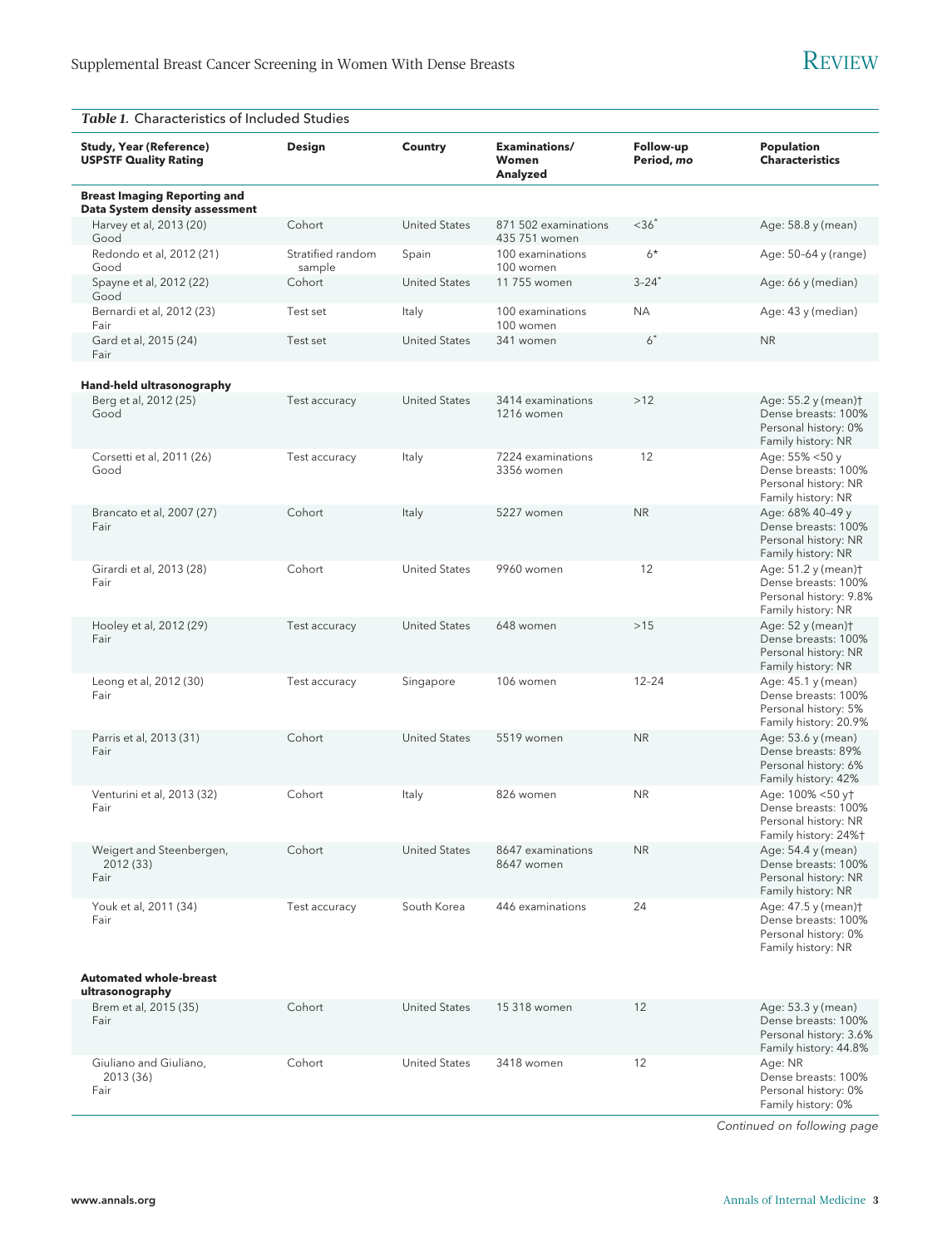| Table 1-Continued                                              |               |                      |                                    |                                          |                                                                                              |
|----------------------------------------------------------------|---------------|----------------------|------------------------------------|------------------------------------------|----------------------------------------------------------------------------------------------|
| <b>Study, Year (Reference)</b><br><b>USPSTF Quality Rating</b> | Design        | <b>Country</b>       | Examinations/<br>Women<br>Analyzed | Follow-up<br>Period, mo                  | <b>Population</b><br><b>Characteristics</b>                                                  |
| Kelly et al, 2010 (37)<br>Fair                                 | Test accuracy | <b>United States</b> | 6425 examinations<br>4419 women    | 12                                       | Age: 53 y (mean)+<br>Dense breasts: 68%<br>Personal history: 10%+<br>Family history: 30%     |
| <b>Magnetic resonance imaging</b>                              |               |                      |                                    |                                          |                                                                                              |
| Berg et al, 2012 (25)<br>Good                                  | Test accuracy | <b>United States</b> | 334 examinations                   | 12                                       | Age: 56.8 y (mean)<br>Dense breasts: 100%<br>Personal history: NR<br>Family history: NR      |
| Kriege et al, 2006 (38)<br>Good                                | Test accuracy | The<br>Netherlands   | 1723 examinations                  | 12                                       | Age: 40 y (mean)t<br>Dense breasts: 100%<br>Personal history: NR<br>Family history: 100%     |
| Kuhl et al, 2014 (39)<br>Good                                  | Test accuracy | Germany              | 105 women                          | 24                                       | Age: 53.2 y (mean)<br>Dense breasts: 100%<br>Personal history: NR<br>Family history: NR      |
| <b>Digital breast tomosynthesis</b>                            |               |                      |                                    |                                          |                                                                                              |
| Ciatto et al, 2013 (40)<br>Fair                                | Cohort        | Italy                | 1215 women                         | No follow-up except<br>on biopsy results | Age: 58 y (median)t<br>Dense breasts: 100%<br>Personal history: NR<br>Family history: NR     |
| Haas et al, 2013 (41)<br>Fair                                  | Cohort        | <b>United States</b> | 4794 examinations                  | No follow-up except<br>on biopsy results | Age: 33.3% <40 yt<br>Dense breasts: 100%<br>Personal history:<br>5.5%+<br>Family history: NR |
| McCarthy et al, 2014 (42)<br>Fair                              | Cohort        | <b>United States</b> | 8545 examinations                  | No follow-up except<br>on biopsy results | Age: 70% > 50 y<br>Dense breasts: 100%<br>Personal history: NR<br>Family history: NR         |
| Rose et al, 2013 (43)<br>Fair                                  | Cohort        | <b>United States</b> | 11 675 examinations                | No follow-up except<br>on biopsy results | Age: 54.2 y (mean)+<br>Dense breasts: 100%<br>Personal history: NR<br>Family history: NR     |

NA = not applicable; NR = not reported; USPSTF = U.S. Preventive Services Task Force.

Time between mammographic assessments.

† Data reflect the entire study population, not necessarily the subgroup with dense breasts.

tics of included studies. No studies addressed the effect of supplemental screening (compared with women without supplemental screening) on breast cancer morbidity or mortality.

#### **Accuracy and Reliability of BI-RADS Density Determination**

Absent a gold standard for breast density, studies could not evaluate the accuracy of BI-RADS density determinations. Five studies reported repeated assignment of categorical BI-RADS breast density classification by the same or different radiologists, altogether including more than 440 000 women, almost all with data from 2 sequential screening mammograms. To reflect current U.S. practice, we included only studies based on the BI-RADS density categories. The 3 largest studies were set in the United States. Two used data from the Breast Cancer Surveillance Consortium (20, 22), and the third presented findings from community radiologists conducting repeated readings of a large screening test set (24). Two other small studies (not discussed here) were based on mammographic screening programs in Spain (21) and Italy (23). All United States–

based studies reflected community practice by use of clinical readings from community screening programs or test set readings by practicing community radiologists without additional training.

Overall, group prevalence of BI-RADS density ratings was similar across initial and subsequent examinations among community radiologists (Appendix Table 2, available at [www.annals.org\)](http://www.annals.org), but there was greater disagreement at the individual level. On subsequent screening examinations, approximately 1 in 5 women (23%) was placed in a different BI-RADS density category (a, b, c, d) by the same radiologist, while approximately 1 in 3 was categorized differently when a different radiologist read the subsequent examination result (Table 2). Considering clinical interpretations that combine categories ("dense" representing those with BI-RADS c or d and "nondense" representing BI-RADS a or b), 13% to 19% of women were reclassified into a different breast density category on their subsequent screening mammogram (Table 2).

These average estimates do not reflect greater extremes seen among outlier radiologists. Among 34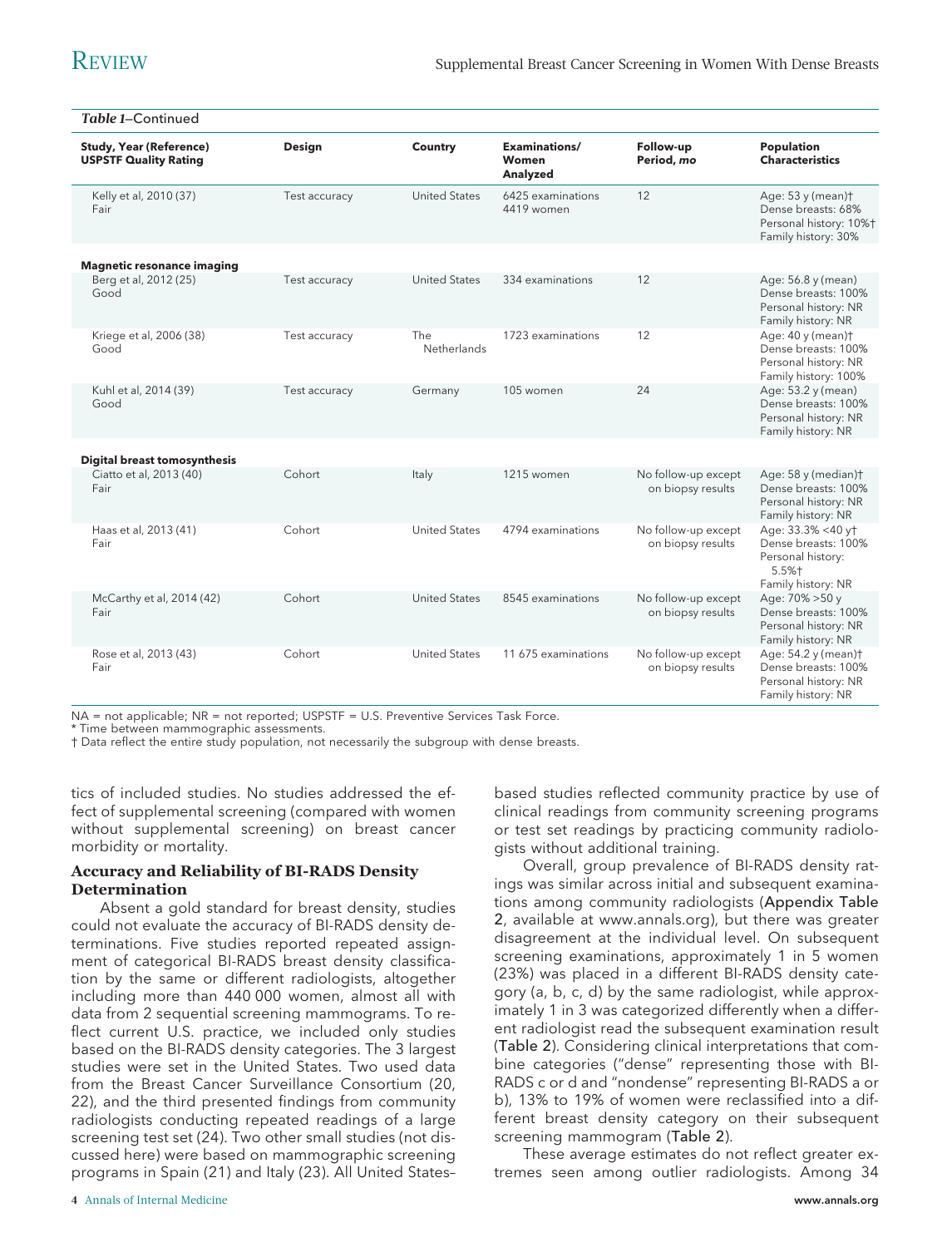community radiologists reading sequential examination results in the same women (22), readers assigned the same BI-RADS density assessment on both mammograms 77% of the time, on average; however, individual readers' agreement between repeated ratings ranged from 62% to 87% (data not shown). In a study assessing repeat as well as cross-reader assignment of BI-RADS density categories by 19 radiologists in a test set of 341 examinations, radiologists assigned the same BI-RADS density assignment 82% of the time, on average, although individual readers varied from 66% to 95% (24).

In community settings, 19% to 22% of examinations initially classified as dense were subsequently reclassified as nondense, whereas 10% to 16% of initially nondense examinations were reclassified as dense (Table 2). In contrast, initial clinical readings for a test set showed a higher percentage reclassified from nondense to dense than vice versa. Across studies, the most commonly assigned breast density categories (b or c) were also those most likely to be reclassified on subsequent examination (Table 2), representing a clinical reclassification between nondense and dense. Radiologists tended to agree with their own previous assessments of density better than with those made by other readers, although there was substantial variability among pairs of readers due to outliers (more details in full report [16]). These results apply most to postmenopausal women or those aged 50 years and older because these women made up 71% to 100% of the study samples.

# **Test Performance Characteristics of Supplemental Screening Technologies in Women With Dense Breasts**

Nine studies reported test performance characteristics for supplemental screening with HHUS, ABUS, and MRI among women with negative mammography results (Table 2 and Appendix Figures 3 and 4, available at [www.annals.org\)](http://www.annals.org). No studies reported test performance characteristics of DBT for women with dense breasts.

#### *HHUS and ABUS*

Two good-quality studies (from the United States [25] and Italy [26]) and 3 fair-quality studies (29, 30, 34) reported on HHUS, and 1 fair-quality study from the United States (37) reported on ABUS (Table 3). We found no studies reporting variation in performance of these modalities by patient age and other breast cancer risk factors among women with dense breasts. Both good-quality studies applied consistent reference standards to identify interval cancer and included more than 1000 women. The Italian study included women who self-referred to a charity-funded breast clinic and reported findings separately by breast density category. The U.S. study included only women with dense breasts, but many women also had additional major risk factors. The authors provided data for the subset of women without major risk factors. Additional details on all included studies are found in the full report (16).

Among women with dense breasts after recent negative results on screening mammography, the sensitivity of HHUS in the 2 good-quality studies for detecting all breast cancer (including ductal carcinoma in situ and invasive cancer) ranged from 0.80 (95% CI, 0.65 to 0.91) to 0.83 (CI, 0.59 to 0.96) (25, 26), and specificity ranged from 0.86 (CI, 0.85 to 0.88) to 0.95 (CI, 0.94 to 0.95) (25, 26). Sensitivity and specificity for invasive cancers were similar (25, 26). PPV in the good-quality studies ranged from 0.03 to 0.08; NPV was 0.99 (25, 26). A single fair-quality study found that ABUS had performance characteristics similar to those of HHUS among women with dense breasts and negative mammography results (37).

#### *MRI*

Three good-quality studies (25, 38, 39) reported test characteristics of supplemental MRI screening (Table 3). These studies included many women with elevated risk for breast cancer. In 2 studies, authors provided us with unpublished data for the subgroup of women with dense breasts, excluding women at very high risk because of BRCA1/2 mutations, chest radiation, or personal histories of breast cancer (25, 39). In both, women had also recently had negative findings on screening with HHUS. The third study included stratified results based on risk factors (38).

Among these subgroups of lower-risk women with dense breasts, the sensitivity of MRI screening (after negative mammography results) for all breast cancer ranged across studies from 0.75 (CI, 0.35 to 0.97) to 1.00 (CI, 0.59 to 1.00) (25, 38, 39). Specificity also varied, ranging from 0.78 (CI, 0.73 to 0.83) (25) to 0.93 (CI, 0.87 to 0.97) (39). PPV ranged from 0.03 to 0.33 and NPVs were 0.99 to 1.00.

### **Cancer Detection and Recall Rates With Supplemental Screening**

In general, supplemental screening after negative results on screening mammography consistently detected additional cases of breast cancer, most of which were invasive. Eighteen studies reported rates of additional cancer detected, and most also reported recall and biopsy rates associated with supplemental screening (Table 4 and Appendix Figure 5, available at [www](http://www.annals.org) [.annals.org\)](http://www.annals.org). With the possible exception of DBT, supplemental testing led to many additional recalls and biopsies.

#### *HHUS and ABUS*

Seven studies reported HHUS cancer detection rates (27, 28, 31–33), and 3 studies reported on ABUS (35–37). The two good-quality studies of HHUS consistently estimated an all-cancer detection rate after negative mammography findings of 4.4 per 1000 examinations (CI, 2.5 to 7.2) (25, 26), with invasive cancer making up 93% (25) and 88% (26) of detected cancers. In the same women, mammography cancer detection rates were 4.7 per 1000 examinations in the U.S. study (25) and 2.8 per 1000 examinations in the Italian study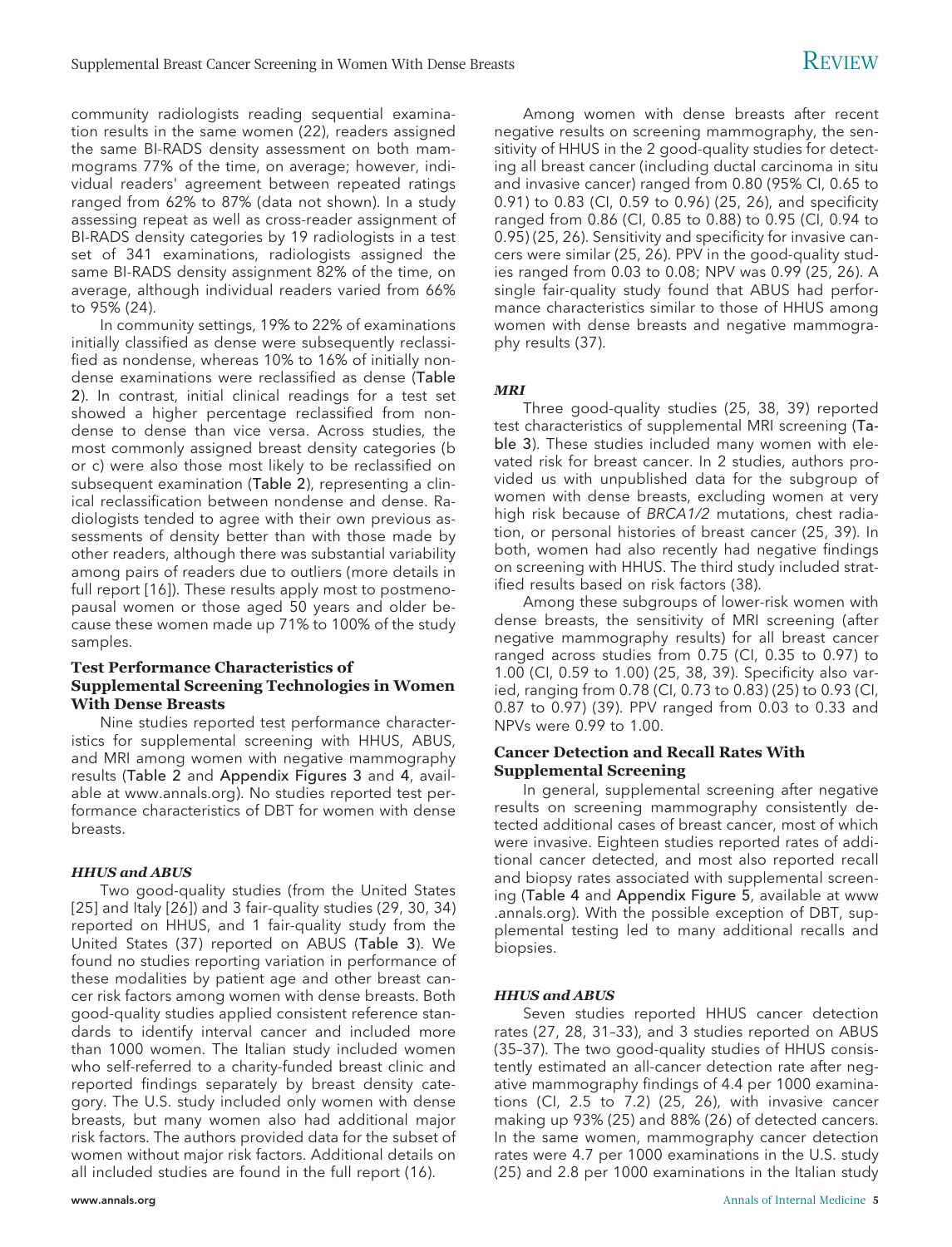*Table 2.* Potential Misclassification of Breast Imaging Reporting and Data System Density Categorization by Density **Categories** 

| Study, Year<br>(Reference)<br><b>USPSTF Quality</b> | <b>Repeat Examination Readers</b>              | <b>Women Receiving</b><br>a Different Breast<br><b>Density Classification</b> | <b>Women Receiving</b><br>an Opposite Breast<br><b>Density Classification</b> | <b>Dense Examinations</b><br>Reclassified as Nondense*<br>(c or d to a or b), $%$ |
|-----------------------------------------------------|------------------------------------------------|-------------------------------------------------------------------------------|-------------------------------------------------------------------------------|-----------------------------------------------------------------------------------|
| Rating                                              |                                                | at Second Examination<br>(4 categories), %                                    | at Second Examination<br>(2 categories), %                                    |                                                                                   |
| Harvey et al, 2013 (20)<br>Good                     | Different community radiologists ( $n = 703$ ) | -32                                                                           | 18.7                                                                          | 22                                                                                |
| Spayne et al, 2012 (22)<br>Good                     | Same community radiologists ( $n = 34$ )       | 23                                                                            | 12.6                                                                          | 19                                                                                |
| Gard et al, 2015 (24)<br>Fair                       | Same community radiologists ( $n = 19$ )       | 29                                                                            | 16.9                                                                          | 10                                                                                |

USPSTF = U.S. Preventive Services Task Force.

\* Categorized as "heterogeneously dense" or "extremely dense" at first examination and "almost entirely fat" or "scattered fibroglandular densities" at second examination.

† Categorized as "heterogeneously dense" at first examination and "almost entirely fat" or "scattered fibroglandular densities" at second examination.

‡ Categorized as "heterogeneously dense" at first examination and "scattered fibroglandular densities" at second examination.

§ Categorized as "almost entirely fat" or "scattered fibroglandular densities" at first examination and "heterogeneously dense" or "extremely dense" at second examination.

-- Categorized as "scattered fibroglandular densities" at first examination and "heterogeneously dense" or "extremely dense" at second examination. ¶ Categorized as "scattered fibroglandular densities" at first examination and "heterogeneously dense" at second examination.

(26). Only the U.S. study reported the recall rate for supplemental HHUS: 14% (CI, 12.7% to 15.1%) (25).

Three fair-quality studies reported cancer detection rates for ABUS. Cancer detection rates after negative results on mammography ranged from 1.9 to 15.2 per 1000 examinations (36, 37). In comparison, the cancer detection rate from mammography alone in 1 of these studies was 4.3 per 1000 examinations (37). Recall rates varied between the studies from 2% (CI, 1.1% to 2.0%) to 14% (CI, 12.9% to 14.0%) (35, 36).

#### *MRI*

In 3 good-quality studies of MRI after negative mammography results, breast cancer detection rates varied from 3.5 (CI, 1.3 to 7.6) to 28.6 (CI, 5.9 to 81.2) per 1000 examinations (25, 38, 39), with small numbers of cancer cases detected (range, 2 to 7). In comparison, rates of mammography cancer detection in 2 of these studies for women with dense breasts were 4.1 and 7.0 per 1000 examinations (25, 38). Invasive breast cancer made up 67% and 86% of detected cancer, as reported by 2 studies (25, 39). Notably, women in these studies probably had higher breast cancer risk than the general population of women with dense breasts. A goodquality U.S. study evaluated supplemental HHUS and MRI among 334 women without BRCA mutations or previous breast cancer; after 3 screening rounds with negative mammography and HHUS results over 24 months, screening breast MRI identified 6 additional cases of invasive cancer (25).

Recall rates ranged from 9% (CI, 4.0% to 15.7%) to 23% (CI, 18.9% to 28.3%); the rate was highest in the study with 3 rounds of screening (25, 39). Biopsy rates were not reported separately for subgroups of women without increased risk. Because 2 of the studies reported on only 1 round of screening, the cumulative effect of recall for additional imaging and biopsy would likely increase with additional screening rounds.

#### *DBT*

Four fair-quality studies of DBT (3 in the United States [41– 43] and 1 in Italy [40]) reported on screening populations of women with dense breasts. All U.S. studies were single-site, retrospective studies, and generally focused on outcomes before and after DBT introduction. In 1 study, breast cancer risk among women was described as above average (41); other studies did not report on risk factors (40, 42, 43). Three studies reported cancer detection rates with digital mammography alone ranging from 4.0 to 5.2 per 1000 examinations (40, 42, 43). With DBT, combined detection ranged from 5.4 (CI, 3.5 to 7.9) to 6.9 (CI, 4.8 to 9.6) per 1000 examinations (42, 43). A single study reported that 67% of cancer cases detected with combined DBT and mammography were invasive, the same proportion as with mammography alone (42). Recall rates with DBT in 3 retrospective U.S. studies ranged from 7% (CI, 6.2% to 7.7%) to 11% (CI, 10.0% to 11.7%), compared with 9% (CI, 8.4% to 11.0%) to 17% (CI, 15.0% to 18.2%) with digital mammography alone (41– 43).

#### **Harms of Breast Density Notification**

Only 1 study, a good-quality Canadian randomized, controlled trial, examined the effects of notifying women with normal screening results that their mammograms showed dense breasts (44). Women randomly assigned to the intervention group ( $n = 285$ ) received a report of their breast density with letters summarizing their mammography results and a pamphlet on breast cancer risk factors, including density. No supplemental screening was recommended. Women randomly assigned to the control group ( $n =$ 333) were notified of mammography results without information on breast density. At 4 weeks, more women in the intervention group had statistically significantly increased knowledge of breast density (25% in the intervention group vs. 8% in the control group) and were more likely to perceive themselves as having elevated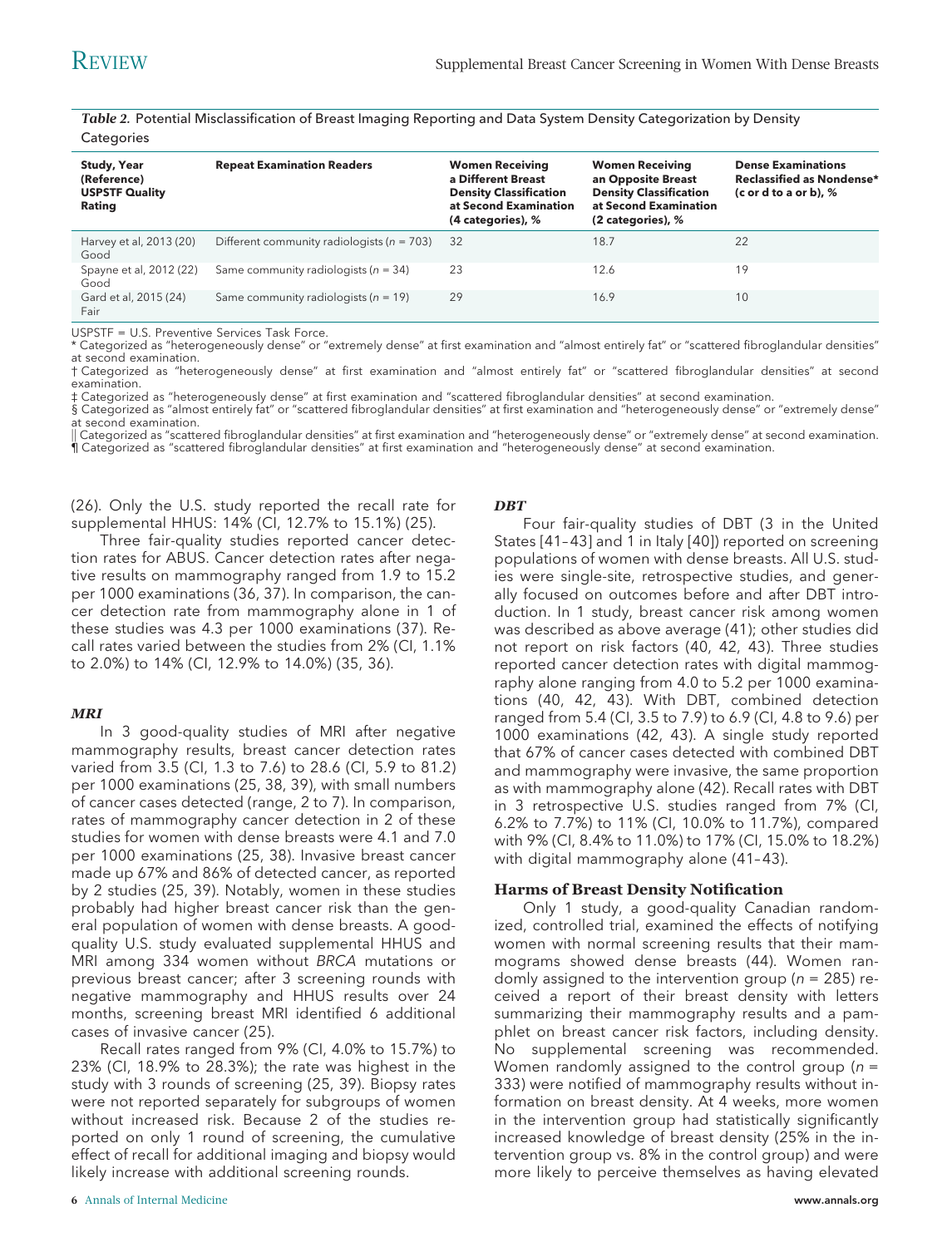#### *Table 2*—Continued

| <b>Dense</b><br><b>Examinations</b><br><b>Reclassified as</b><br>Nondenset<br>(c to a or b), $%$ | <b>Dense</b><br><b>Examinations</b><br><b>Reclassified as</b><br>Nondense‡<br>(c to b), % | <b>Nondense</b><br><b>Examinations</b><br><b>Reclassified</b><br>as Denses<br>(a or b to c or d), % | <b>Nondense</b><br><b>Examinations</b><br><b>Reclassified</b><br>as Densell<br>(b to c or d), $%$ | <b>Nondense</b><br><b>Examinations</b><br><b>Reclassified</b><br>as Dense¶<br>(b to c) |
|--------------------------------------------------------------------------------------------------|-------------------------------------------------------------------------------------------|-----------------------------------------------------------------------------------------------------|---------------------------------------------------------------------------------------------------|----------------------------------------------------------------------------------------|
| 21                                                                                               | 20                                                                                        | 16                                                                                                  | 16                                                                                                | 15                                                                                     |
| 19                                                                                               | 18                                                                                        | 10                                                                                                  | 10                                                                                                | 10                                                                                     |
| 10                                                                                               | 10                                                                                        | 23                                                                                                  | 23                                                                                                | 23                                                                                     |

breast cancer risk. These differences did not persist at 6 months. Psychological distress, breast cancer worry, and preoccupation with breast cancer did not differ between groups.

#### **Other Harms of Supplemental Screening**

In studies of supplemental screening with HHUS and ABUS, more than 90% of positive test results were false-positive, and in MRI studies 66% to 97% of all positive test results were false-positives. Although no studies specifically addressed harms of supplemental screening in women with dense breasts, harms stemming from false-positive results are likely to be at least equivalent to those from mammography (45). We found no studies of whether focus on breast density distracts from assessment of other risk factors for breast cancer. Use of gadolinium contrast required for breast MRI has been associated with nephrogenic systemic fibrosis in patients with acute kidney injury or chronic kidney disease, but we found no reports of this adverse effect specifically related to breast MRI. The ACR recommends screening with serum creatinine before administration of gadolinium for those aged 60 years and older with hypertension, diabetes, or history of renal disease (46). Harms from DBT could come from additional breast radiation exposure (40 – 43, 47).

#### **DISCUSSION**

We examined the consistency of categorical BI-RADS breast density determinations in U.S. community practices because this is the system recommended by the ACR and written into most of the legislative mandates. According to large, community practice–based studies, BI-RADS density assessments at a population level were generally consistent across sequential examinations by the same or different readers, but there was important variability among readings for individual women. Approximately 80% of examinations received a b or c BI-RADS density assessment; these categories were also most likely to be reassessed differently, whether on a separate reading of the same examina-

*Table 3.* Test Performance Characteristics for Supplemental Hand-Held Ultrasonography, Automated Whole-Breast Ultrasonography, and Magnetic Resonance Imaging

| <b>Study, Year (Reference)</b><br><b>USPSTF Quality Rating</b> | <b>Sensitivity</b><br>(95% CI) | <b>Specificity</b><br>(95% CI) | <b>PPV</b><br>(95% CI) | <b>NPV</b><br>(95% CI) |
|----------------------------------------------------------------|--------------------------------|--------------------------------|------------------------|------------------------|
| Hand-held ultrasonography                                      |                                |                                |                        |                        |
| Berg et al, 2012 (25)<br>Good                                  | $0.83(0.59 - 0.96)$            | $0.86(0.85 - 0.88)$            | $0.03(0.02 - 0.05)$    | $1.00(1.00-1.00)$      |
| Corsetti et al, 2011 (26)<br>Good                              | $0.80(0.65 - 0.91)$            | $0.95(0.94 - 0.95)$            | $0.07(0.05 - 0.10)$    | $1.00(1.00-1.00)$      |
| Hooley et al, 2012 (29)<br>Fair                                | $1.00(0.29 - 1.00)$            | $0.77(0.73 - 0.80)$            | $0.02(0.01 - 0.06)$    | $1.00(0.99 - 1.00)$    |
| Leong et al, 2012 (30)<br>Fair                                 | $1.00(0.16 - 1.00)$            | $0.79(0.70-0.86)$              | $0.08(0.02 - 0.26)$    | $1.00(0.96 - 1.00)$    |
| Youk et al, 2011 (34)<br>Fair                                  | $1.00(0.72 - 1.00)$            | $0.72(0.67-0.76)$              | $0.08(0.05 - 0.14)$    | $1.00(0.99 - 1.00)$    |
|                                                                |                                |                                |                        |                        |
| Automated whole-breast ultrasonography                         |                                |                                |                        |                        |
| Kelly et al, 2010 (37)<br>Fair                                 | $0.68(0.50-0.83)$              | $0.92(0.91 - 0.92)$            | $0.04(0.03 - 0.06)$    | $1.00(1.00-1.00)$      |
|                                                                |                                |                                |                        |                        |
| <b>Magnetic resonance imaging</b>                              |                                |                                |                        |                        |
| Berg et al, 2012 (25)<br>Good                                  | $1.00(0.59 - 1.00)$            | $0.78(0.73 - 0.83)$            | $0.09(0.04 - 0.17)$    | $1.00(0.99 - 1.00)$    |
| Kriege et al, 2006 (38)<br>Good                                | $0.75(0.35-0.97)$              | $0.89(0.87 - 0.90)$            | $0.03(0.01 - 0.06)$    | $1.00(1.00-1.00)$      |
| Kuhl et al, 2014 (39)<br>Good                                  | $1.00(0.29 - 1.00)$            | $0.94(0.88 - 0.98)$            | $0.33(0.12 - 0.66)$    | $1.00(0.96 - 1.00)$    |

NPV = negative predictive value; PPV = positive predictive value; USPSTF = U.S. Preventive Services Task Force.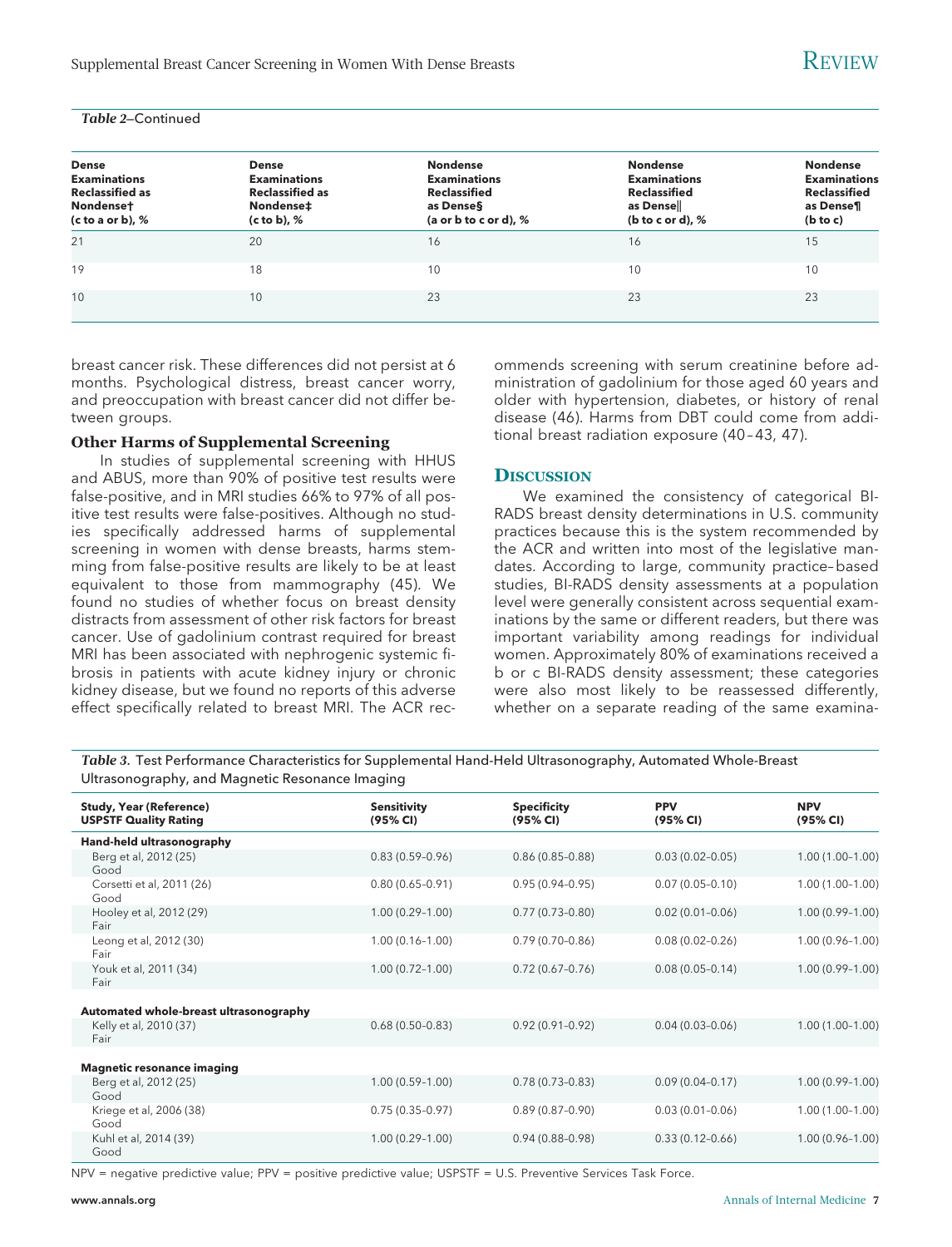| Table 4. Breast Cancer Detection Outcomes for Supplemental HHUS, ABUS, MRI, and DBT |                                                            |                                                                                                        |                                                 |                                    |  |  |  |
|-------------------------------------------------------------------------------------|------------------------------------------------------------|--------------------------------------------------------------------------------------------------------|-------------------------------------------------|------------------------------------|--|--|--|
| <b>Study, Year (Reference)</b><br><b>USPSTF Quality Rating</b>                      | <b>Cancer</b><br><b>Cases Detected</b>                     | <b>Cancer Detection</b><br>Rate (95% CI)                                                               | <b>Recall Rate</b><br>%, (95% CI)               | <b>Biopsy Rate</b><br>%*, (95% CI) |  |  |  |
| <b>HHUS</b>                                                                         |                                                            |                                                                                                        |                                                 |                                    |  |  |  |
| Berg et al, 2012 (25)<br>Good                                                       | 15/3414 examinations                                       | 4.4 per 1000 examinations (2.5-7.2)                                                                    | 14 (12.7-15.1)                                  | <b>NR</b>                          |  |  |  |
| Corsetti et al, 2011 (26)<br>Good                                                   | 32/7224 examinations                                       | 4.4 per 1000 examinations (3.0-6.2)                                                                    | <b>NR</b>                                       | $6(5.4-6.5)$                       |  |  |  |
| Brancato et al, 2007 (27)<br>Fair                                                   | 2/5227 women                                               | 0.4 per 1000 women (0-1.4)                                                                             | $2(1.7-2.5)$                                    | $1(0.9-1.6)$                       |  |  |  |
| Girardi et al, 2013 (28)<br>Fair                                                    | 22/9960 women                                              | 2.2 per 1000 women (1.4-3.3)                                                                           | <b>NR</b>                                       | <b>NR</b>                          |  |  |  |
| Hooley et al, 2012 (29)<br>Fair                                                     | 3/648 women                                                | 4.6 per 1000 women (1.0-13.5)                                                                          | 24 (20.3-27.0)                                  | $7(5.2 - 9.4)$                     |  |  |  |
| Leong et al, 2012 (30)<br>Fair                                                      | 2/106 women                                                | 18.9 per 1000 women (1.7-50.3)                                                                         | $17^{+}$                                        | $13(7.4 - 21.2)^{+}$               |  |  |  |
| Parris et al 2013 (31)<br>Fair                                                      | 10/5519 women                                              | 1.8 per 1000 women (0.9-3.3)                                                                           | <b>NR</b>                                       | $3(2.8-3.8)$                       |  |  |  |
| Venturini et al, 2013 (32)<br>Fair                                                  | 2/826 women                                                | 2.4 per 1000 women (0.3-8.7)                                                                           | $10(7.5 - 11.7)$                                | $1(0.6-2.2)$                       |  |  |  |
| Weigert and Steenbergen,<br>2012 (33)<br>Fair                                       | 25/8647 women                                              | 2.9 per 1000 women (1.9-4.3)                                                                           | $14(13.1 - 14.5)$                               | $5(4.4-5.3)$                       |  |  |  |
| Youk et al, 2011 (34)<br>Fair                                                       | 11/446 examinations                                        | 24.7 per 1000 examinations<br>$(12.4 - 43.7)$                                                          | 14 (10.6-17.2)                                  | $11(8.2 - 14.3)$                   |  |  |  |
| <b>ABUS</b>                                                                         |                                                            |                                                                                                        |                                                 |                                    |  |  |  |
| Brem et al, 2015 (35)<br>Fair                                                       | 30/15 318 women                                            | 1.9 per 1000 examinations (1.3-2.8)                                                                    | 14 (12.9-14.0)                                  | $4(3.4-4.0)$                       |  |  |  |
| Giuliano and Giuliano,<br>2013 (36)<br>Fair                                         | DM + ABUS: 52/3418 women<br>DM: 19/4076 women              | DM + ABUS: 15.21 per 1000<br>women (11.4-19.9)<br>DM: 4.7 per 1000 women (2.8-7.3)                     | $2(1.1 - 2.0)$                                  | <b>NR</b>                          |  |  |  |
| Kelly et al, 2010 (37)<br>Fair                                                      | 23/6425 examinations                                       | 3.6 per 1000 examinations (2.3-5.4)                                                                    | $9(8.0 - 9.4)$                                  | <b>NR</b>                          |  |  |  |
| <b>MRI</b>                                                                          |                                                            |                                                                                                        |                                                 |                                    |  |  |  |
| Berg et al, 2012 (25)<br>Good                                                       | 7/334 examinations                                         | 21 per 1000 examinations (8.5-42.7)                                                                    | 23 (18.9-28.3)                                  | <b>NR</b>                          |  |  |  |
| Kriege et al, 2006 (38)<br>Good                                                     | 6/1723 examinations                                        | 3.5 per 1000 examinations (1.3-7.6)                                                                    | 12 (10.0-13.1)                                  | NR.                                |  |  |  |
| Kuhl et al, 2014 (39)<br>Good                                                       | 3/105 women                                                | 28.6 per 1000 women (5.9-81.2)                                                                         | $9(4.0 - 15.7)$                                 | <b>NR</b>                          |  |  |  |
|                                                                                     |                                                            |                                                                                                        |                                                 |                                    |  |  |  |
| <b>DBT</b><br>Ciatto et al, 2013 (40)                                               | DBT + DM: 8/1215 examinations                              | DBT + DM: 6.6 per 1000 examinations                                                                    | $DBT + DM: 7(5.2 - 8.1)$                        | <b>NR</b>                          |  |  |  |
| Fair                                                                                | DM: 5/1215 examinations                                    | $(2.9 - 12.9)$<br>DM: 4.1 per 1000 examinations (1.3-9.6)                                              | DM: 7 (5.8-8.8)                                 |                                    |  |  |  |
| Haas et al, 2013 (41)<br>Fair                                                       | <b>NR</b>                                                  | <b>NR</b>                                                                                              | DBT + DM: 10 (8.6-10.9)<br>DM: 17 (15.0-18.2)   | <b>NR</b>                          |  |  |  |
| McCarthy et al, 2014 (42)<br>Fair                                                   | DBT + DM: 35/5056 examinations<br>DM: 18/3489 examinations | DBT + DM: 6.9 per 1000 examinations<br>$(4.8 - 9.6)$<br>DM: 5.2 per 1000 examinations<br>$(3.1 - 8.1)$ | $DBT + DM: 11(10.0-11.7)$<br>DM: 13 (11.7–14.0) | <b>NR</b>                          |  |  |  |
| Rose et al, 2013 (43)<br>Fair                                                       | DBT + DM: 25/4666 examinations<br>DM: 28/7009 examinations | DBT + DM: 5.4 per 1000 examinations<br>$(3.5 - 7.9)$<br>DM: 4.0 per 1000 examinations<br>$(2.7 - 5.8)$ | $DBT + DM: 7(6.2 - 7.7)$<br>DM: 9 (8.4-11.0)    | <b>NR</b>                          |  |  |  |

ABUS = automated whole-breast ultrasonography; DBT = digital breast tomosynthesis; DM = digital mammography; HHUS = hand-held ultrasonography; MRI = magnetic resonance imaging; NR = not reported; USPSTF = U.S. Preventive Services Task Force.

\* Biopsy rate includes needle aspiration, core needle, and open biopsies.

† Data are based on the 106 women with complete follow-up (out of 141 total).

tion or on a subsequent examination, and whether read by the same or a different reader. As a result, across studies a sizeable 13% to 19% of women (13–19) were reclassified from "nondense" to "dense" or vice versa. In these instances, mandated communications about elevated breast cancer risk or the need for additional clinical screenings could provide inconsistent information for the same woman in the span of 2 to 3 years.

Breast density findings can change because of multiple factors related to the woman being examined, the

qualitative nature of the technique, and radiologist variability in interpretation of the examinations. The studies we examined tried to control for within-woman biological factors, suggesting that most of the variation in breast density assessment reflects within- and betweenradiologist variability in density interpretation and the limitations of the current BI-RADS approach. Concerns about BI-RADS breast density determinations are a major impetus for research examining other methods for assigning breast density, including automated volumet-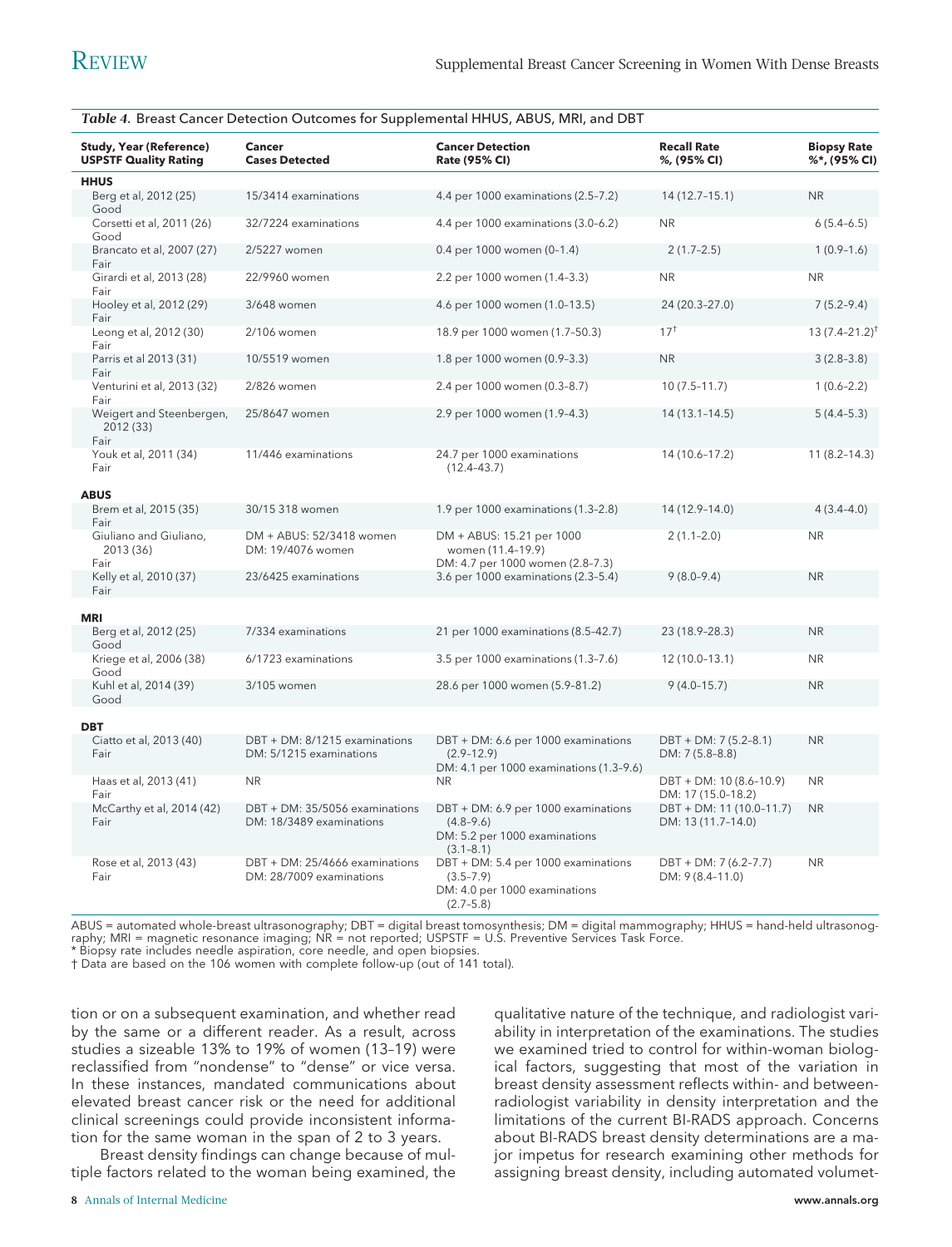ric estimates, ultrasonographic assessments, and other computer-assisted methods. Although variability is reduced by use of double readings, which is widely practiced in Europe (40), this approach is impractical in the United States because of workforce requirements. The introduction of standards and quality measures related to breast density categorization could help to minimize potential harms associated with variable breast density categorizations.

When combined with mandated direct-to-consumer communications, variability in breast density assignments may lead to unintended consequences. Reclassification from one overall category to another (for example, "dense" to "not-dense" or vice versa) may undermine a woman's confidence in the screening process and leave her uncertain about her risk for breast cancer, whereas the opposite reclassification may alarm women unnecessarily or prompt supplemental screening tests of uncertain value. The ACR has publicly expressed similar cautions about benefits, possible harms, and unintended consequences for the communication of breast density assessments to women (48).

Few studies evaluated test performance of supplemental screening tests for women with dense breasts. In the studies identified, the sensitivity of supplemental MRI screening after negative screening mammography results appeared generally higher than that seen with HHUS screening. However, although we examined subsets of women without specific risk factors, we suspect that, in general, these women were at higher risk. Studies of MRI were small and variable in their sensitivity estimates. No study directly compared sensitivity of supplemental screening modalities among women with dense breasts. Specificity of supplemental screening modalities was similar, and PPV was low. We identified only one study of ABUS and no studies of DBT test performance in women with dense breasts. No studies examined the effects of age or other breast cancer risk factors on supplemental test performance characteristics in women with dense breasts. No studies reported on breast cancer morbidity and mortality outcomes.

Evidence on harms of supplemental screening was also sparse. Added to digital mammography, DBT more than doubles the radiation exposure from each screening examination (49 –51). New estimates of cancer induced by radiation from breast imaging have recently been reported (47). Technology that allows reconstruction of the 2-dimensional breast images can reduce radiation exposure but is not widely disseminated (49). We found no reports of adverse effects from use of gadolinium contrast for breast MRI, but a tracking mechanism for this potentially severe, albeit rare, adverse effect should be considered. Potential harms resulting from overdiagnosis of breast cancer through supplemental screening can be identified only through rigorous prospective studies with long-term follow-up.

Our review was limited to studies published in English; studies published in other languages may have met inclusion criteria, although applicability to U.S. practice could be limited. For applicability and feasibility concerns, we focused only on BI-RADS breast density assessment. Studies did not examine the underlying reasons for variability in BI-RADS assessment within or between radiologists, nor did they evaluate any interventions to reduce the variability. The number, quality, and rigor of studies of diagnostic test characteristics and clinical outcomes were limited. Most studies lacked a complete reference standard, sufficient follow-up, or a clear description of follow-up, so diagnostic test performance characteristics could not be evaluated. Recall was often not clearly defined. No studies compared interval breast cancer rates, stage at diagnosis, or breast cancer mortality among two groups of women with dense breasts undergoing screening mammography with or without supplemental testing. No studies addressed the important potential risks of overdiagnosis and the associated harms of unnecessary treatment. Many studies included mixtures of women at increased breast cancer risk due to risk factors other than breast density, limiting the generalizability to the general screening population of women with dense breasts. Literature on ABUS and DBT for women with dense breasts was limited, as was literature on the harms of breast density notification. Only 1 comparative study of cohorts with and without supplemental screening adjusted for differences between cohorts (42).

In conclusion, good-quality studies with U.S. radiologists show important reclassification between dense and nondense breasts in women undergoing sequential screening examinations. Reclassification of breast density may introduce confusion or reduce confidence among women. Moving from a "dense" to a "nondense" breast categorization may result in different mandated communications in states with breast density notification, as well as fluctuation in clinical recommendations for supplemental screening.

Limited evidence suggests that more breast cancer cases will be detected by supplemental HHUS and MRI screening of women with dense breasts, and most detected breast cancer cases will be invasive. Studies have not evaluated whether diagnosis of additional breast cancer by supplemental screening leads to improved clinical outcomes or what proportion of the cancer diagnosed represents overdiagnosis. Supplemental testing of women with dense breasts with HHUS or MRI is associated with increased recall rates for diagnostic investigation among women without breast cancer. Use of DBT may be associated with lower recall rates, but studies are few and retrospective. To define meaningful clinical outcomes of supplemental screening of women with dense breasts, well-designed, longterm, prospective, comparative studies of supplemental screening are needed.

From the Center for Healthcare Policy and Research, University of California, Davis, Sacramento, California; Group Health Research Institute, Group Health Cooperative, Seattle, Washington; Kaiser Permanente Research Affiliates, NW, Portland, Oregon; and Columbia University, New York, New York.

**Disclaimer:** This review was conducted by the Kaiser Permanente Research Affiliates Evidence-based Practice Center with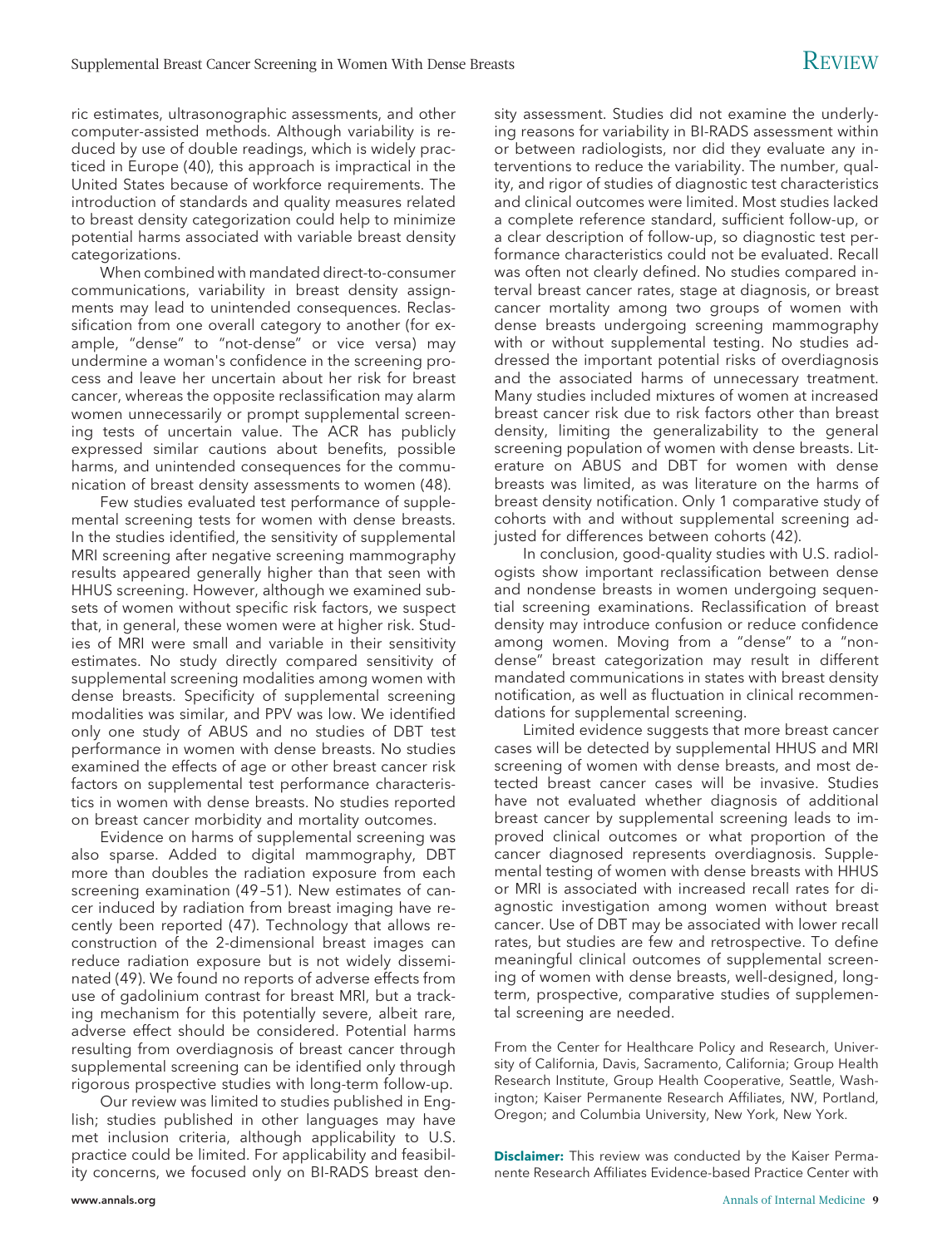the University of California Davis Center for Healthcare Policy and Research under contract to AHRQ. AHRQ staff provided oversight for the project and assisted in the external review of the companion draft evidence synthesis. The analytic framework, review questions, and methods for locating and qualifying evidence were posted on the USPSTF website for public comment before the review began; final versions reflect public input. The authors of this report are responsible for its content, including any clinical treatment recommendations. No statement in this article should be construed as an official position of AHRQ or the U.S. Department of Health and Human Services.

**Acknowledgment:** The authors thank the following for their contributions to this project: AHRQ staff; the USPSTF; Joann Elmore, MD, MPH, Elizabeth Rafferty, MD, Jeffrey Tice, MD, Edward Sickles, MD, Barnett Kramer, MD, MH, Gretchen Gierach, PhD, and Gwendolyn Bryant-Smith, MD, who provided expert and federal partner review of the report; Wendie Berg, MD, PhD, and Christiane Kuhl, MD, for providing unpublished subgroup data; and Bruce Abbott, MLS, and Guibo Xing, PhD, at the University of California, Davis.

**Financial Support:** By AHRQ (contract HHSA-290-2012 -00015I).

**Disclosures:** Dr. Melnikow reports a contract with the Agency for Healthcare Research and Quality during the conduct of the study. Dr. Miglioretti reports grants from the Agency for Healthcare Research and Quality and the National Cancer Institute during the conduct of the study. Ms. Weyrich reports grants from the Agency for Healthcare Research and Quality during the conduct of the study. Ms. Thompson reports grants from the Agency for Healthcare Research and Quality during the conduct of the study. Authors not named here have disclosed no conflicts of interest. Disclosures can also be viewed at [www.acponline.org/authors/icmje/ConflictOfInterestForms](http://www.acponline.org/authors/icmje/ConflictOfInterestForms.do?msNum=M15-1789) [.do?msNum=M15-1789.](http://www.acponline.org/authors/icmje/ConflictOfInterestForms.do?msNum=M15-1789)

**Requests for Single Reprints:** Reprints are available from the AHRQ Web site [\(www.ahrq.gov\)](http://www.ahrq.gov).

Current author addresses and author contributions are available at [www.annals.org.](http://www.annals.org)

# **References**

1. Sprague BL, Gangnon RE, Burt V, Trentham-Dietz A, Hampton JM, Wellman RD, et al. Prevalence of mammographically dense breasts in the United States. J Natl Cancer Inst. 2014;106. [PMID: 25217577] doi:10.1093/jnci/dju255

2. Carmona-Sánchez E, Cuadros López JL, Cuadros Celorrio ÁM, Pérez-Roncero G, González Ramírez AR, Fernández Alonso AM. Assessment of mammographic density in postmenopausal women during long term hormone replacement therapy. Gynecol Endocrinol. 2013;29:1067-70. [PMID: 24004297] doi:10.3109/09513590.2013 .831831

3. del Carmen MG, Hughes KS, Halpern E, Rafferty E, Kopans D, Parisky YR, et al. Racial differences in mammographic breast density. Cancer. 2003;98:590-6. [PMID: 12879477]

4. Centers for Disease Control and Prevention. Breast cancer rates by race and ethnicity. 2014. Accessed at [www.cdc.gov/cancer/breast](http://www.cdc.gov/cancer/breast/statistics/race.htm) [/statistics/race.htm](http://www.cdc.gov/cancer/breast/statistics/race.htm) on 3 March 2015.

5. Gierach GL, Ichikawa L, Kerlikowske K, Brinton LA, Farhat GN, Vacek PM, et al. Relationship between mammographic density and breast cancer death in the Breast Cancer Surveillance Consortium. J Natl Cancer Inst. 2012;104:1218-27. [PMID: 22911616] doi:10 .1093/jnci/djs327

6. Lee CH, Dershaw DD, Kopans D, Evans P, Monsees B, Monticciolo D, et al. Breast cancer screening with imaging: recommendations from the Society of Breast Imaging and the ACR on the use of mammography, breast MRI, breast ultrasound, and other technologies for the detection of clinically occult breast cancer. J Am Coll Radiol. 2010;7:18-27. [PMID: 20129267] doi:10.1016/j.jacr.2009.09.022

7. National Comprehensive Cancer Network. Breast cancer screening and diagnosis. 2014. Accessed at [www.nccn.org/professionals](http://www.nccn.org/professionals/physician_gls/pdf/breast-screening.pdf) [/physician\\_gls/pdf/breast-screening.pdf](http://www.nccn.org/professionals/physician_gls/pdf/breast-screening.pdf) on 10 October 2014.

8. American Cancer Society. American Cancer Society recommendations for early breast cancer detection in women without breast symptoms. 2014. Accessed at [www.cancer.org/cancer/breastcancer](http://www.cancer.org/cancer/breastcancer/moreinformation/breastcancerearlydetection/breast-cancer-early-detection-acs-recs) [/moreinformation/breastcancerearlydetection/breast-cancer-early](http://www.cancer.org/cancer/breastcancer/moreinformation/breastcancerearlydetection/breast-cancer-early-detection-acs-recs) [-detection-acs-recs](http://www.cancer.org/cancer/breastcancer/moreinformation/breastcancerearlydetection/breast-cancer-early-detection-acs-recs) on 7 October 2014.

9. Committee on Gynecologic Practice. ACOG Committee Opinion no. 593: Management of women with dense breasts diagnosed by mammography. Obstet Gynecol. 2014;123:910-1. [PMID: 24785636] doi:10.1097/01.AOG.0000445584.44898.7d

10. Are You Dense? D.E.N.S.E. State Efforts. 2015. Accessed at [www](http://www.areyoudenseadvocacy.org/dense) [.areyoudenseadvocacy.org/dense](http://www.areyoudenseadvocacy.org/dense) on 29 June 2015.

11. Illinois General Assembly. (215 ILCS 5/356g) Sec. 356g. Mammograms; mastectomies. Accessed at [www.ilga.gov/legislation/ilcs](http://www.ilga.gov/legislation/ilcs/documents/021500050k356g.htm) [/documents/021500050k356g.htm](http://www.ilga.gov/legislation/ilcs/documents/021500050k356g.htm) on 10 October 2014.

12. 118th General Assembly of the State of Indiana. Senate Enrolled Act No. 414. 2013. Accessed at [www.in.gov/legislative/bills/2013](http://www.in.gov/legislative/bills/2013/PDF/SE/SE0414.1.pdf) [/PDF/SE/SE0414.1.pdf](http://www.in.gov/legislative/bills/2013/PDF/SE/SE0414.1.pdf) on 29 June 2015.

13. The State of Connecticut. Public Act No. 09-41. An Act Requiring Communication of Mammographic Breast Density Information to Patients. 2009. Accessed at [www.cga.ct.gov/2009/ACT/PA/2009PA](http://www.cga.ct.gov/2009/ACT/PA/2009PA-00041-R00SB-00458-PA.htm) [-00041-R00SB-00458-PA.htm](http://www.cga.ct.gov/2009/ACT/PA/2009PA-00041-R00SB-00458-PA.htm) on 10 October 2015.

14. New Jersey 215th Legislature. An Act Concerning Mammograms, amending P.L.1991, c.279 and P.L.2004, c.86, and supplementing Title 26 of the Revised Statutes and P.L.2003, c.193. 2014. Accessed at [www.njleg.state.nj.us/2012/Bills/PL13/196\\_.PDF](http://www.njleg.state.nj.us/2012/Bills/PL13/196_.PDF) on 10 October 2014.

15. Breast Density and Mammography Reporting Act of 2015. 114th Congress of the United States ed. 2015. Accessed at [https://www](https://www.congress.gov/bill/114th-congress/senate-bill/370) [.congress.gov/bill/114th-congress/senate-bill/370](https://www.congress.gov/bill/114th-congress/senate-bill/370) on 10 October 2014.

16. Melnikow J, Fenton J, Whitlock E, Miglioretti DL, Weyrich M, Thompson J, et al. Adjunctive screening for breast cancer in women with dense breasts: a systematic review for the U.S. Preventive Services Task Force. AHRQ publication no. 14-05201-EF-2. Rockville, MD: Agency for Healthcare Research and Quality. [Forthcoming]

17. U.S. Preventive Services Task Force. U.S. Preventive Services Task Force Procedure Manual. Rockville, MD: Agency for Healthcare Research and Quality; 2013.

18. National Institute for Health and Clinical Excellence. The Guidelines Manual. London: National Institute for Health and Clinical Excellence; 2006.

19. Lucas NP, Macaskill P, Irwig L, Bogduk N. The development of a quality appraisal tool for studies of diagnostic reliability (QAREL). J Clin Epidemiol. 2010;63:854-61. [PMID: 20056381] doi:10.1016/j .jclinepi.2009.10.002

20. Harvey JA, Gard CC, Miglioretti DL, Yankaskas BC, Kerlikowske K, Buist DS, et al; Breast Cancer Surveillance Consortium. Reported mammographic density: film-screen versus digital acquisition. Radiology. 2013;266:752-8. [PMID: 23249570] doi:10.1148/radiol .12120221

21. Redondo A, Comas M, Macia` F, Ferrer F, Murta-Nascimento C, Maristany MT, et al. Inter- and intraradiologist variability in the BI-RADS assessment and breast density categories for screening mammograms. Br J Radiol. 2012;85:1465-70. [PMID: 22993385] doi:10 .1259/bjr/21256379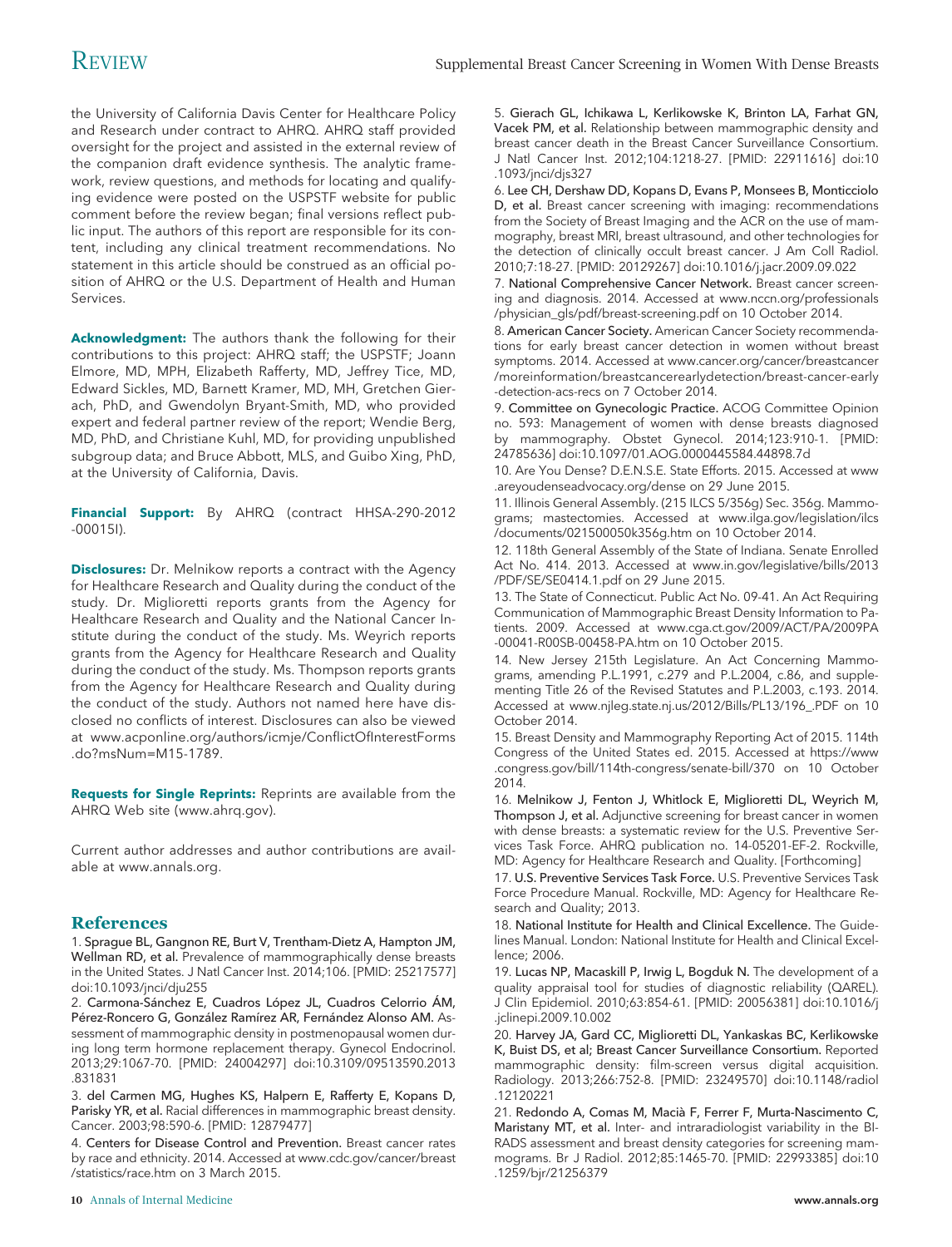22. Spayne MC, Gard CC, Skelly J, Miglioretti DL, Vacek PM, Geller BM. Reproducibility of BI-RADS breast density measures among community radiologists: a prospective cohort study. Breast J. 2012;18:326-33. [PMID: 22607064] doi:10.1111/j.1524-4741.2012 .01250.x

23. Bernardi G, Cavallaro G, Indinnimeo M, Fiore A, Basso L, D'Ermo G, et al. Usefulness of ultrasounds in the management of breast phyllodes tumors. G Chir. 2012;33:81-5. [PMID: 22525552]

24. Gard CC, Aiello Bowles EJ, Miglioretti DL, Taplin SH, Rutter CM. Misclassification of Breast Imaging Reporting and Data System (BI-RADS) mammographic density and implications for breast density reporting legislation. Breast J. 2015;21:481-9. [PMID: 26133090] doi: 10.1111/tbj.12443

25. Berg WA, Zhang Z, Lehrer D, Jong RA, Pisano ED, Barr RG, et al; ACRIN 6666 Investigators. Detection of breast cancer with addition of annual screening ultrasound or a single screening MRI to mammography in women with elevated breast cancer risk. JAMA. 2012;307:1394-404. [PMID: 22474203] doi:10.1001/jama.2012.388 26. Corsetti V, Houssami N, Ghirardi M, Ferrari A, Speziani M, Bellarosa S, et al. Evidence of the effect of adjunct ultrasound screening in women with mammography-negative dense breasts: interval breast

cancers at 1 year follow-up. Eur J Cancer. 2011;47:1021-6. [PMID: 21211962] doi:10.1016/j.ejca.2010.12.002

27. Brancato B, Bonardi R, Catarzi S, Iacconi C, Risso G, Taschini R, et al. Negligible advantages and excess costs of routine addition of breast ultrasonography to mammography in dense breasts. Tumori. 2007;93:562-6. [PMID: 18338490]

28. Girardi V, Tonegutti M, Ciatto S, Bonetti F. Breast ultrasound in 22,131 asymptomatic women with negative mammography. Breast. 2013;22:806-9. [PMID: 23558244] doi:10.1016/j.breast.2013.02.010

29. Hooley RJ, Greenberg KL, Stackhouse RM, Geisel JL, Butler RS, Philpotts LE. Screening US in patients with mammographically dense breasts: initial experience with Connecticut Public Act 09-41. Radiology. 2012;265:59-69. [PMID: 22723501]

30. Leong LC, Gogna A, Pant R, Ng FC, Sim LS. Supplementary breast ultrasound screening in Asian women with negative but dense mammograms-a pilot study. Ann Acad Med Singapore. 2012; 41:432-9. [PMID: 23138139]

31. Parris T, Wakefield D, Frimmer H. Real world performance of screening breast ultrasound following enactment of Connecticut Bill 458. Breast J. 2013;19:64-70. [PMID: 23240937] doi:10.1111/tbj .12053

32. Venturini E, Losio C, Panizza P, Rodighiero MG, Fedele I, Tacchini S, et al. Tailored breast cancer screening program with microdose mammography, US, and MR Imaging: short-term results of a pilot study in 40-49-year-old women. Radiology. 2013;268:347-55. [PMID: 23579052] doi:10.1148/radiol.13122278

33. Weigert J, Steenbergen S. The Connecticut experiment: the role of ultrasound in the screening of women with dense breasts. Breast J. 2012;18:517-22. [PMID: 23009208] doi:10.1111/tbj.12003

34. Youk JH, Kim EK, Kim MJ, Kwak JY, Son EJ. Performance of hand-held whole-breast ultrasound based on BI-RADS in women with mammographically negative dense breast. Eur Radiol. 2011; 21:667-75. [PMID: 20853108] doi:10.1007/s00330-010-1955-8

35. Brem RF, Tabár L, Duffy SW, Inciardi MF, Guingrich JA, Hashimoto BE, et al. Assessing improvement in detection of breast cancer with three-dimensional automated breast US in women with dense breast tissue: the SomoInsight Study. Radiology. 2015;274: 663-73. [PMID: 25329763] doi:10.1148/radiol.14132832

36. Giuliano V, Giuliano C. Improved breast cancer detection in asymptomatic women using 3D-automated breast ultrasound in mammographically dense breasts. Clin Imaging. 2013;37:480-6. [PMID: 23116728] doi:10.1016/j.clinimag.2012.09.018

37. Kelly KM, Dean J, Comulada WS, Lee SJ. Breast cancer detection using automated whole breast ultrasound and mammography in radiographically dense breasts. Eur Radiol. 2010;20:734-42. [PMID: 19727744] doi:10.1007/s00330-009-1588-y

38. Kriege M, Brekelmans CT, Obdeijn IM, Boetes C, Zonderland HM, Muller SH, et al. Factors affecting sensitivity and specificity of screening mammography and MRI in women with an inherited risk for breast cancer. Breast Cancer Res Treat. 2006;100:109-19. [PMID: 16791481]

39. Kuhl CK, Schrading S, Strobel K, Schild HH, Hilgers RD, Bieling HB. Abbreviated breast magnetic resonance imaging (MRI): first postcontrast subtracted images and maximum-intensity projection-a novel approach to breast cancer screening with MRI. J Clin Oncol. 2014;32:2304-10. [PMID: 24958821] doi:10.1200/JCO.2013.52 .5386

40. Ciatto S, Houssami N, Bernardi D, Caumo F, Pellegrini M, Brunelli S, et al. Integration of 3D digital mammography with tomosynthesis for population breast-cancer screening (STORM): a prospective comparison study. Lancet Oncol. 2013;14:583-9. [PMID: 23623721] doi:10.1016/S1470-2045(13)70134-7

41. Haas BM, Kalra V, Geisel J, Raghu M, Durand M, Philpotts LE. Comparison of tomosynthesis plus digital mammography and digital mammography alone for breast cancer screening. Radiology. 2013; 269:694-700. [PMID: 23901124] doi:10.1148/radiol.13130307

42. McCarthy AM, Kontos D, Synnestvedt M, Tan KS, Heitjan DF, Schnall M, et al. Screening outcomes following implementation of digital breast tomosynthesis in a general-population screening program. J Natl Cancer Inst. 2014;106. [PMID: 25313245] doi:10.1093 /jnci/dju316

43. Rose SL, Tidwell AL, Bujnoch LJ, Kushwaha AC, Nordmann AS, Sexton R Jr. Implementation of breast tomosynthesis in a routine screening practice: an observational study. AJR Am J Roentgenol. 2013;200:1401-8. [PMID: 23701081] doi:10.2214/AJR.12.9672

44. Bottorff JL, Ratner PA, Johnson JL, Hislop TG, Buxton JA, Zeisser C, et al. Women's responses to information on mammographic breast density. Can J Nurs Res. 2007;39:38-57. [PMID: 17450704]

45. Nelson HD, Cantor A, Humphrey L, Fu R, Pappas M, Daeges M, et al. Screening for breast cancer: a systematic review to update the 2009 U.S. Preventive Services Task Force recommendation. AHRQ publication no. 14-05201-EF-1. Rockville, MD: Agency for Healthcare Research and Quality; 2015.

46. Besheli LD, Aran S, Shaqdan K, Kay J, Abujudeh H. Current status of nephrogenic systemic fibrosis. Clin Radiol. 2014;69:661-8.

47. Miglioretti DL, Lange J, van Ravesteyn N, van den Broek JJ, Lee CI, Melnikow J, et al. Radiation-induced breast cancer and breast cancer death from mammography screening. AHRQ publication no. 14-05201-EF-5. Rockville, MD: Agency for Healthcare Research and Quality. [Forthcoming]

48. American College of Radiology. ACR statement on reporting breast density in mammography reports and patient summaries. 24 April 2012. Accessed at [www.acr.org/About-Us/Media-Center](http://www.acr.org/About-Us/Media-Center/Position-Statements/Position-Statements-Folder/Statement-on-Reporting-Breast-Density-in-Mammography-Reports-and-Patient-Summaries) [/Position-Statements/Position-Statements-Folder/Statement-on](http://www.acr.org/About-Us/Media-Center/Position-Statements/Position-Statements-Folder/Statement-on-Reporting-Breast-Density-in-Mammography-Reports-and-Patient-Summaries) [-Reporting-Breast-Density-in-Mammography-Reports-and-Patient](http://www.acr.org/About-Us/Media-Center/Position-Statements/Position-Statements-Folder/Statement-on-Reporting-Breast-Density-in-Mammography-Reports-and-Patient-Summaries) [-Summaries](http://www.acr.org/About-Us/Media-Center/Position-Statements/Position-Statements-Folder/Statement-on-Reporting-Breast-Density-in-Mammography-Reports-and-Patient-Summaries) on 24 April 2013.

49. Gur D, Zuley ML, Anello MI, Rathfon GY, Chough DM, Ganott MA, et al. Dose reduction in digital breast tomosynthesis (DBT) screening using synthetically reconstructed projection images: an observer performance study. Acad Radiol. 2012;19:166-71. [PMID: 22098941] doi:10.1016/j.acra.2011.10.003

50. Feng SS, Sechopoulos I. Clinical digital breast tomosynthesis system: dosimetric characterization. Radiology. 2012;263:35-42. [PMID: 22332070] doi:10.1148/radiol.11111789

51. Olgar T, Kahn T, Gosch D. Average glandular dose in digital mammography and breast tomosynthesis. Rofo. 2012;184:911-8. [PMID: 22711250]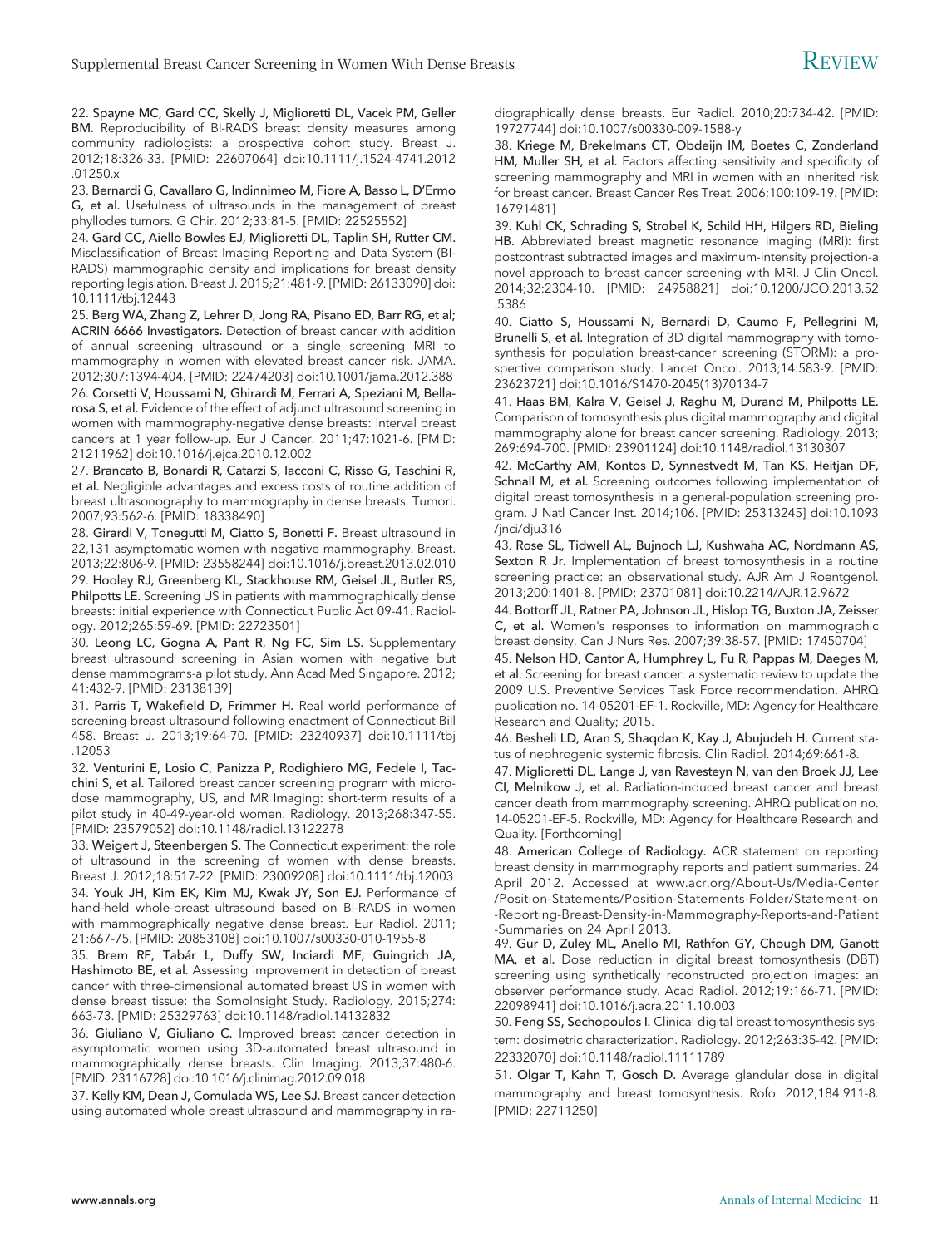**Current Author Addresses:** Drs. Melnikow and Fenton and Ms. Weyrich: Center for Healthcare Policy and Research, University of California, Davis, 2103 Stockton Boulevard, Sacramento, CA 95817.

Dr. Whitlock and Ms. Thompson: Kaiser Permanente Center for Health Research, 3800 North Interstate Avenue, Portland, OR 97227.

Dr. Miglioretti: Department of Public Health Sciences, University of California Davis School of Medicine, One Shields Avenue, Med Sci 1C, Room 145, Davis, CA 95616.

Mr. Shah: Columbia University, 6380 Lerner Hall, 2920 Broadway, New York, NY 10027.

**Author Contributions:** Conception and design: J. Melnikow, J.J. Fenton, E.P. Whitlock, D.L. Miglioretti, K. Shah.

Analysis and interpretation of the data: J. Melnikow, J.J. Fenton, E.P. Whitlock, D.L. Miglioretti, M.S. Weyrich, J.H. Thompson, K. Shah.

Drafting of the article: J. Melnikow, J.J. Fenton, M.S. Weyrich, J.H. Thompson, K. Shah.

Critical revision of the article for important intellectual content: J. Melnikow, J.J. Fenton, E.P. Whitlock, D.L. Miglioretti, M.S. Weyrich, J.H. Thompson, K. Shah.

Final approval of the article: J. Melnikow, J.J. Fenton, E.P. Whitlock, D.L. Miglioretti, M.S. Weyrich, J.H. Thompson, K. Shah.

Statistical expertise: D.L. Miglioretti.

Obtaining of funding: J. Melnikow, E.P. Whitlock.

Administrative, technical, or logistic support: J. Melnikow, D.L. Miglioretti, M.S. Weyrich, J.H. Thompson, K. Shah.

Collection and assembly of data: J. Melnikow, J.J. Fenton, E.P. Whitlock, D.L. Miglioretti, M.S. Weyrich, J.H. Thompson, K. Shah.

#### *Appendix Table 1.* Breast Density Legislation in the United States

| <b>Status of Legislation*</b> | <b>Legislative Details</b>                                                                                                          | <b>States</b>                                                                                                                                                                                                                                                                   |
|-------------------------------|-------------------------------------------------------------------------------------------------------------------------------------|---------------------------------------------------------------------------------------------------------------------------------------------------------------------------------------------------------------------------------------------------------------------------------|
| Pending Legislation           | Drafting legislation mandating breast density notification                                                                          | Florida, Maine, Illinois, Colorado, Vermont,<br>Mississippi                                                                                                                                                                                                                     |
|                               | Introduced legislation mandating breast density<br>notification <sup>+</sup>                                                        | Washington, Iowa, Indiana, Kentucky, South<br>Carolina, Georgia                                                                                                                                                                                                                 |
| Enacted Legislation           | Mandates patient notification about breast density                                                                                  | California, Arizona, Oregon, Nevada, Massachusetts,<br>Minnesota, Texas, Alabama, Missouri, Tennessee,<br>North Carolina, Virginia, Maryland, New Jersey,<br>Pennsylvania, New York, Connecticut, Rhode<br>Island, Hawaii, Michigan, Ohio, Louisiana,<br>Delaware, North Dakota |
|                               | Requires specific language for patient notification                                                                                 | California, Arizona, Texas, Alabama, Missouri,<br>Tennessee, North Carolina, Virginia, Maryland,<br>New Jersey, Pennsylvania, New York, Connecticut,<br>Rhode Island, Hawaii, Ohio, Michigan, Louisiana,<br>Massachusetts                                                       |
|                               | Requires that all mammography reports provide<br>information about breast density and the patient's<br>current breast density level | Nevada, North Carolina, Maryland, Pennsylvania,<br>Connecticut, Louisiana                                                                                                                                                                                                       |
|                               | Requires that insurers cover appropriate medical<br>examinations and tests for women with dense breasts                             | Illinois, Connecticut, New Jersey, Indiana                                                                                                                                                                                                                                      |

Source: (10).

\* As of September 2015.

† During the 2015 legislative season.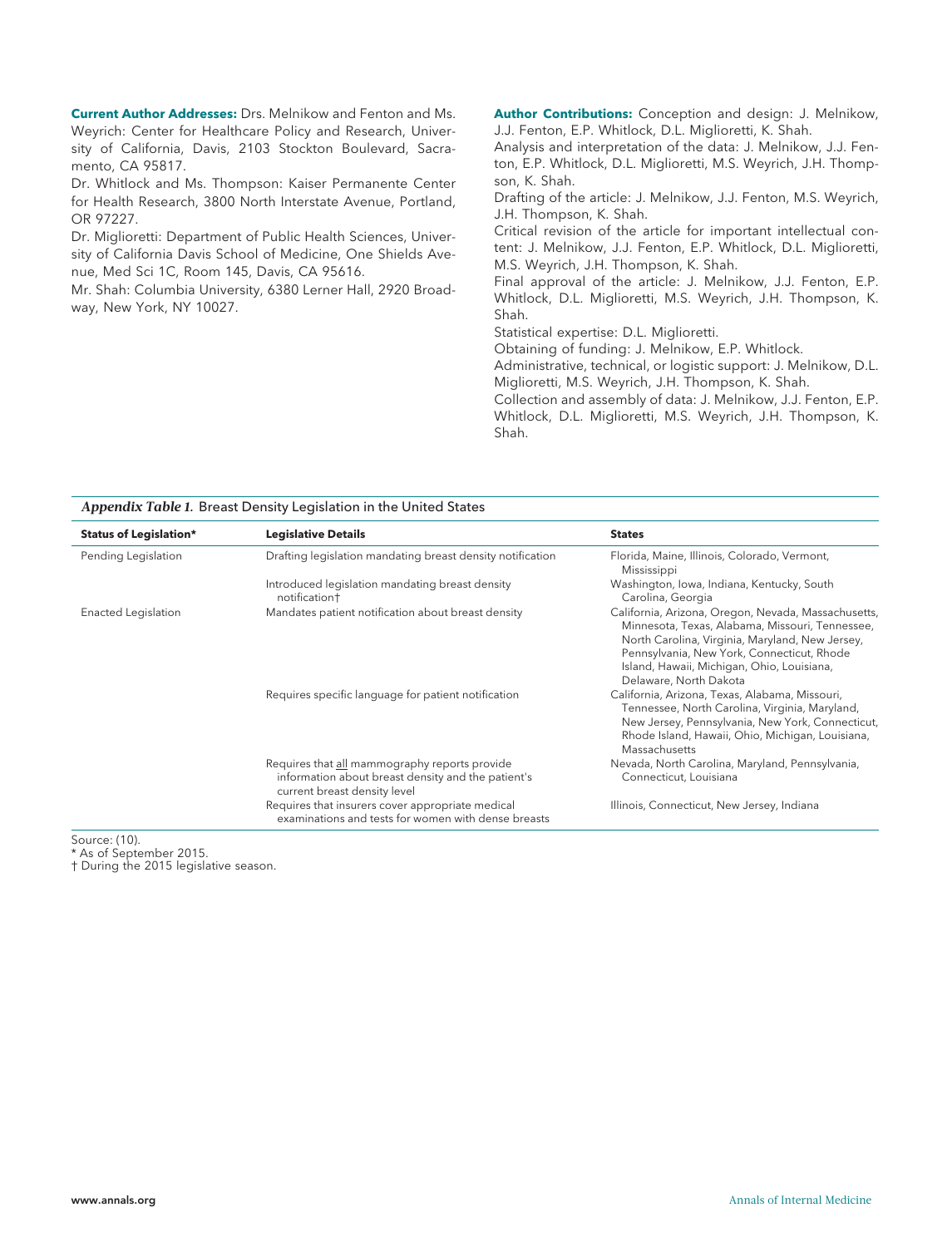#### *Appendix Figure 1.* Analytic framework.



- **KQ 1: What are the accuracy and reproducibility of BI-RADS determination of breast density?**
- **KQ 2: What are the test performance characteristics of newer technologies for breast cancer screening when used as supplemental tests after a negative**
- **screening mammogram in women found to have dense breasts, and how do these performance characteristics differ by age and risk factors? KQ 3: When performed after a negative screening mammogram in women found to have dense breasts, what is the effectiveness of supplemental screening with breast ultrasonography, MRI, or breast tomosynthesis on proximate clinical outcomes, including cancer detection rates, DCIS detection rates, stage at diagnosis, recall rates, biopsy rates, and interval cancer rates?**
- **KQ 4: What are the harms associated with being identified as having dense breasts, including psychological and quality-of-life impacts and harms associated with supplemental screening evaluation, including evaluation of false-positive results?**

BI-RADS = Breast Imaging Reporting and Data System; DCIS = ductal carcinoma in-situ; KQ = key question; MRI = magnetic resonance imaging.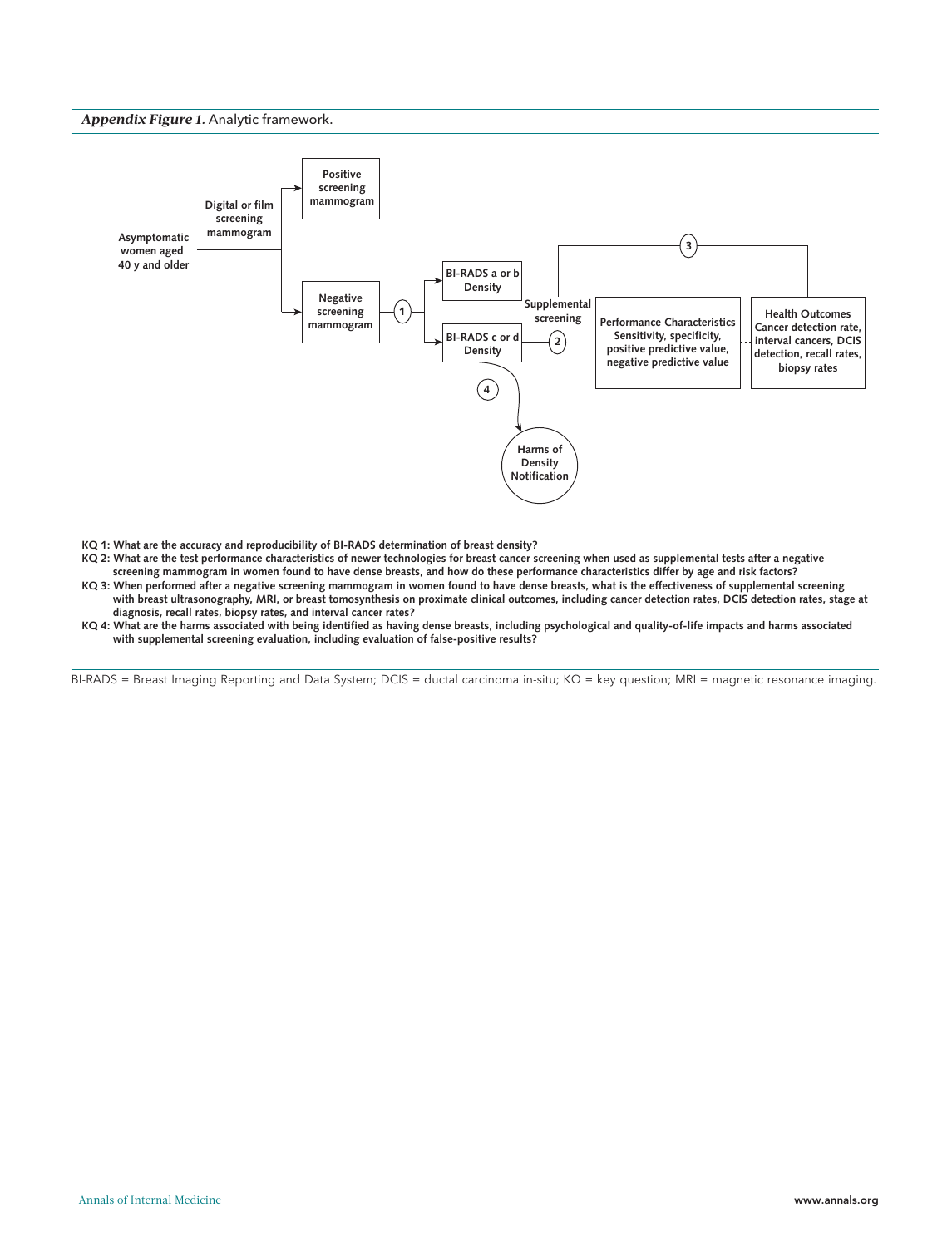*Appendix Figure 2.* Summary of evidence search and selection.



 $KO = key question.$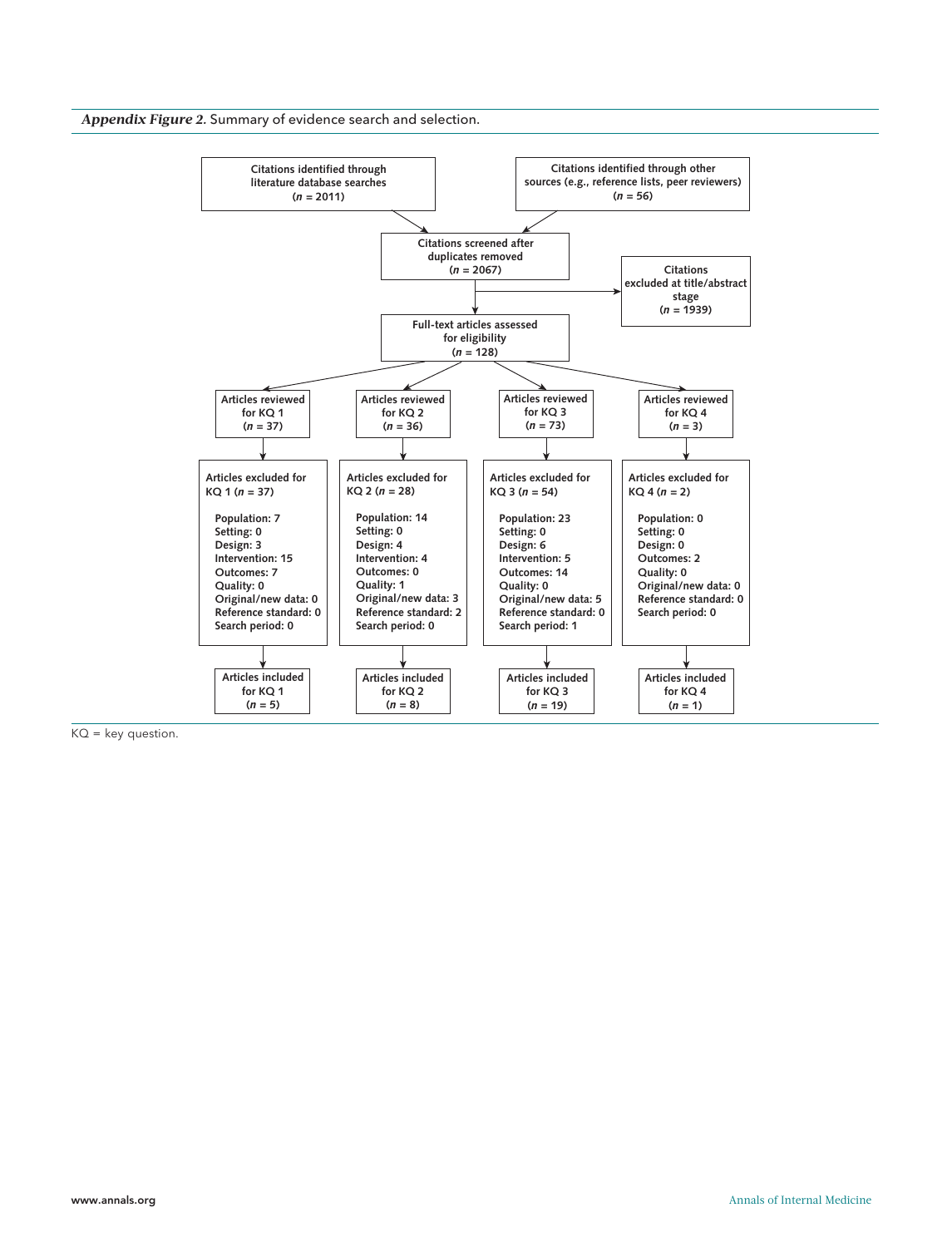#### *Appendix Table 2.* Consistency of Breast Imaging Reporting and Data System Density Categories and Population Categorization

| <b>Study Time Between</b><br><b>Assessments</b> | <b>Study Sample Inclusion Criteria</b>                                                                                                                                                                                                                                                                                                                                                                                                                    | <b>Assessments</b>      | a* (%)      | $b + (\%)$   | c‡ (%)       | $d\mathbf{\mathcal{S}}(\%)$ |
|-------------------------------------------------|-----------------------------------------------------------------------------------------------------------------------------------------------------------------------------------------------------------------------------------------------------------------------------------------------------------------------------------------------------------------------------------------------------------------------------------------------------------|-------------------------|-------------|--------------|--------------|-----------------------------|
| Harvey et al, 2013 (20)<br>$<$ 36 mo            | Women aged 40 years and older, with no history of<br>breast cancer or reported use of hormone therapy at<br>the time of exam or during the previous year, and had<br>two or more screening mammographic examinations<br>less than 36 months apart between January 1, 2000,<br>and December 31, 2009<br>$(n = 435, 751)$                                                                                                                                   | Exam 1<br>Exam 2        | 9.4<br>10.2 | 45.2<br>45.1 | 37.9<br>37.2 | 7.5<br>7.2                  |
| Spayne et al, 2012 (22)<br>$3-24$ mo            | Women who were postmenopausall, with no history of<br>breast cancer or reported use of hormone therapy,<br>and had two or more film-screen screening or bilateral<br>diagnostic mammograms including BI-RADS breast<br>density assessments between January 1, 1996 and<br>December 31, 2006<br>$(n = 11, 755)$                                                                                                                                            | Exam 1<br>Exam 2        | 9.8<br>9.2  | 61.0<br>60.2 | 26.6<br>28.1 | 2.5<br>2.5                  |
| Gard et al, 2015 (24)<br>$6 \text{ mo}$         | Women contributing examinations to the test set had a<br>screening mammogram interpreted in the health care<br>system between 1996 and 1998 and were enrolled in<br>the system for at least 2 years following screening; the<br>test set was designed to include about twice as many<br>examinations of women with cancer as without, and<br>roughly equal numbers of non-dense and dense<br>examinations based on clinical interpretation<br>$(n = 341)$ | Reading 11<br>Reading 2 | 6.1<br>4.5  | 44.3<br>39.2 | 38.3<br>47.0 | 11.4<br>9.3                 |

BI-RADS=Breast Imaging Reporting and Data System.

\* Breast density category a = almost entirely fat.

† Breast density category b = scattered fibroglandular densities.

‡ Breast density category c = heterogeneously dense.

§ Breast density category d = extremely dense.<br>|| Aged 55 years or older or reported having experienced natural menopause, having had both ovaries removed, or having more than 365 days elapse since their last menstrual period.

¶ Clinical interpretation of exams prior to inclusion in test set.

# Based on BI-RADS classification by the majority of readers for each exam in the test set.

*Appendix Figure 3.* Sensitivity of supplemental screening with hand-held ultrasonography, automated whole-breast ultrasonography, and magnetic resonance imaging in detecting breast cancer.

| Study, Year (Reference), Country          | Examinations/Women. n | Test        | Sensitivity (95% CI)                   | Sensitivity (95% CI) |
|-------------------------------------------|-----------------------|-------------|----------------------------------------|----------------------|
| Berg et al, 2012 (25), United States*     | 3414 examinations     | <b>HHUS</b> |                                        | $0.83(0.59 - 0.96)$  |
| Corsetti et al, 2011 (26), Italy*         | 7224 examinations     | <b>HHUS</b> |                                        | $0.80(0.65 - 0.91)$  |
| Hooley et al, 2012 (29), United States    | 648 women             | <b>HHUS</b> |                                        | $1.00(0.29 - 1.00)$  |
| Leong et al, 2012 (29), Singapore         | 106 women             | <b>HHUS</b> |                                        | $1.00(0.16 - 1.00)$  |
| Youk et al, 2011 (34), South Korea        | 446 examinations      | <b>HHUS</b> |                                        | $1.00(0.72 - 1.00)$  |
| Kelly et al, 2010 (37), United States     | 6425 examinations     | <b>ABUS</b> |                                        | $0.68(0.50 - 0.83)$  |
| Berg et al, 2012 (25), United States*     | 334 examinations      | <b>MRI</b>  |                                        | $1.00(0.59 - 1.00)$  |
| Kriege et al, 2006 (38), The Netherlands* | 1723 examinations     | <b>MRI</b>  |                                        | $0.75(0.35 - 0.97)$  |
| Kuhl et al, 2014 (39), Germany*           | 105 women             | <b>MRI</b>  |                                        | $1.00(0.29 - 1.00)$  |
|                                           |                       |             | 0.2<br>0.4<br>0.6<br>0.8<br>0.0<br>1.0 |                      |

These estimates include ductal carcinoma in situ and invasive cancers. ABUS = automated whole-breast ultrasonography; HHUS = hand-held ultrasonography; MRI = magnetic resonance imaging.

\* Good-quality study.